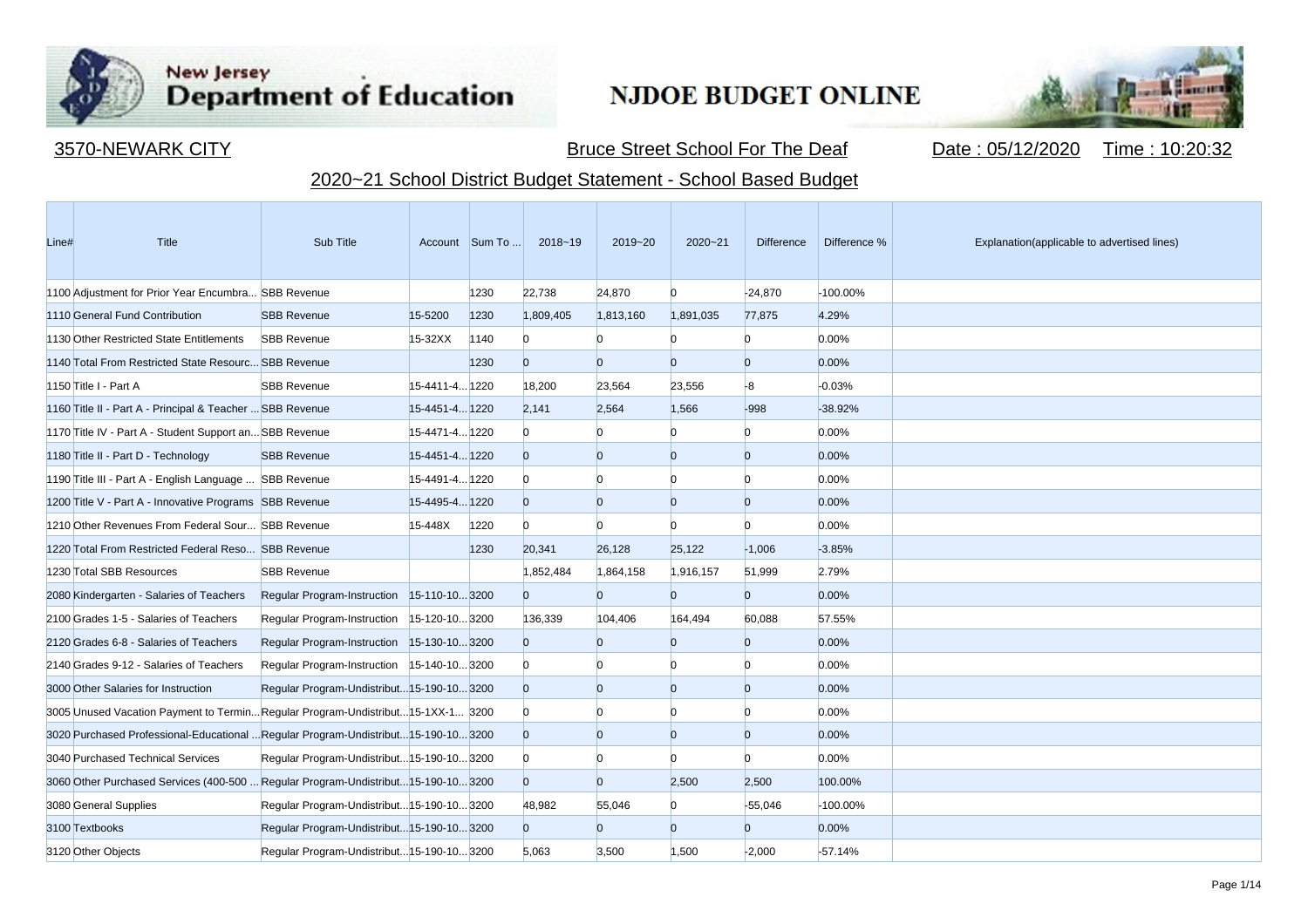| Line# | Title                                                                             | Sub Title                                |                | Account Sum To | 2018~19        | 2019~20        | 2020~21        | Difference     | Difference % | Explanation(applicable to advertised lines) |
|-------|-----------------------------------------------------------------------------------|------------------------------------------|----------------|----------------|----------------|----------------|----------------|----------------|--------------|---------------------------------------------|
|       | 3200 TOTAL REGULAR PROGRAMS - IN Regular Program-Undistribut                      |                                          |                | 72260          | 190,384        | 162,952        | 168,494        | 5,542          | 3.40%        |                                             |
|       | 3500 Salaries of Teachers                                                         | Cognitive-Mild                           | 15-201-10 3660 |                | $\mathbf{0}$   | $\Omega$       | n              | $\Omega$       | 0.00%        |                                             |
|       | 3520 Other Salaries for Instruction                                               | Cognitive-Mild                           | 15-201-103660  |                | $\overline{0}$ | $\overline{0}$ | $\overline{0}$ | $\overline{0}$ | 0.00%        |                                             |
|       | 3525 Unused Vacation Payment to Termin Cognitive-Mild                             |                                          | 15-201-103660  |                | $\mathbf{0}$   | $\Omega$       | $\Omega$       | $\Omega$       | 0.00%        |                                             |
|       | 3540 Purchased Professional-Educational  Cognitive-Mild                           |                                          | 15-201-103660  |                | $\overline{0}$ | $\overline{0}$ | $\overline{0}$ | $\Omega$       | 0.00%        |                                             |
|       | 3560 Purchased Technical Services                                                 | Cognitive-Mild                           | 15-201-103660  |                | $\mathbf{0}$   | $\Omega$       | $\Omega$       | n              | 0.00%        |                                             |
|       | 3580 Other Purchased Services (400-500  Cognitive-Mild                            |                                          | 15-201-103660  |                | $\overline{0}$ | $\overline{0}$ | $\overline{0}$ | $\Omega$       | 0.00%        |                                             |
|       | 3600 General Supplies                                                             | Cognitive-Mild                           | 15-201-103660  |                | $\Omega$       | $\Omega$       | $\Omega$       | n              | 0.00%        |                                             |
|       | 3620 Textbooks                                                                    | Cognitive-Mild                           | 15-201-10 3660 |                | $\overline{0}$ | $\overline{0}$ | $\overline{0}$ | $\Omega$       | 0.00%        |                                             |
|       | 3640 Other Objects                                                                | Cognitive-Mild                           | 15-201-103660  |                | $\Omega$       | $\overline{0}$ | $\Omega$       | n              | 0.00%        |                                             |
|       | 3660 TOTAL COGNITIVE - MILD                                                       | Cognitive-Mild                           |                | 10300          | $\overline{0}$ | $\overline{0}$ | $\overline{0}$ | $\overline{0}$ | 0.00%        |                                             |
|       | 4000 Salaries of Teachers                                                         | Cognitive-Moderate                       | 15-202-104160  |                | $\bf{0}$       | $\bf{0}$       | $\Omega$       | n              | 0.00%        |                                             |
|       | 4020 Other Salaries for Instruction                                               | Cognitive-Moderate                       | 15-202-104160  |                | $\overline{0}$ | $\overline{0}$ | $\overline{0}$ | $\Omega$       | 0.00%        |                                             |
|       | 4025 Unused Vacation Payment to Termin Cognitive-Moderate                         |                                          | 15-202-104160  |                | $\bf{0}$       | $\Omega$       | $\Omega$       | n              | 0.00%        |                                             |
|       | 4040 Purchased Professional-Educational  Cognitive-Moderate                       |                                          | 15-202-104160  |                | $\overline{0}$ | $\overline{0}$ | $\overline{0}$ | $\Omega$       | 0.00%        |                                             |
|       | 4060 Purchased Technical Services                                                 | Cognitive-Moderate                       | 15-202-104160  |                | $\Omega$       | $\Omega$       | $\Omega$       | n              | 0.00%        |                                             |
|       | 4080 Other Purchased Services (400-500  Cognitive-Moderate                        |                                          | 15-202-104160  |                | $\overline{0}$ | $\overline{0}$ | $\overline{0}$ | $\overline{0}$ | 0.00%        |                                             |
|       | 4100 General Supplies                                                             | Cognitive-Moderate                       | 15-202-104160  |                | $\bf{0}$       | $\overline{0}$ | $\Omega$       | n              | 0.00%        |                                             |
|       | 4120 Textbooks                                                                    | Cognitive-Moderate                       | 15-202-104160  |                | $\overline{0}$ | $\overline{0}$ | $\overline{0}$ | $\Omega$       | 0.00%        |                                             |
|       | 4140 Other Objects                                                                | Cognitive-Moderate                       | 15-202-104160  |                | $\Omega$       | $\bf{0}$       | $\Omega$       | n              | 0.00%        |                                             |
|       | 4160 TOTAL COGNITIVE - MODERATE                                                   | Cognitive-Moderate                       |                | 10300          | $\mathbf{0}$   | $\overline{0}$ | $\overline{0}$ | $\Omega$       | 0.00%        |                                             |
|       | 4500 Salaries of Teachers                                                         | Learning and Language Dis 15-204-10 4660 |                |                | $\Omega$       | $\Omega$       | $\Omega$       |                | 0.00%        |                                             |
|       | 4520 Other Salaries for Instruction                                               | Learning and Language Dis 15-204-10 4660 |                |                | $\overline{0}$ | $\overline{0}$ | $\overline{0}$ | $\Omega$       | 0.00%        |                                             |
|       | 4525 Unused Vacation Payment to Termin Learning and Language Dis 15-204-10 4660   |                                          |                |                | $\Omega$       | $\Omega$       | $\Omega$       | n              | 0.00%        |                                             |
|       | 4540 Purchased Professional-Educational  Learning and Language Dis 15-204-10 4660 |                                          |                |                | $\overline{0}$ | $\overline{0}$ | $\overline{0}$ | $\Omega$       | 0.00%        |                                             |
|       | 4560 Purchased Technical Services                                                 | Learning and Language Dis 15-204-10 4660 |                |                | $\bf{0}$       |                |                |                | 0.00%        |                                             |
|       | 4580 Other Purchased Services (400-500  Learning and Language Dis 15-204-10 4660  |                                          |                |                | $\Omega$       | $\Omega$       | $\Omega$       |                | 0.00%        |                                             |
|       | 4600 General Supplies                                                             | Learning and Language Dis 15-204-10 4660 |                |                | $\overline{0}$ | $\overline{0}$ | $\overline{0}$ | $\overline{0}$ | 0.00%        |                                             |
|       | 4620 Textbooks                                                                    | Learning and Language Dis 15-204-10 4660 |                |                | $\overline{0}$ | $\overline{0}$ | $\overline{0}$ | $\mathbf{0}$   | 0.00%        |                                             |
|       | 4640 Other Objects                                                                | Learning and Language Dis 15-204-104660  |                |                | $\Omega$       | $\overline{0}$ | $\bf{0}$       |                | 0.00%        |                                             |
|       | 4660 TOTAL LEARNING AND/OR LANG Learning and Language Dis                         |                                          |                | 10300          | $\overline{0}$ | $\overline{0}$ | $\overline{0}$ | $\overline{0}$ | 0.00%        |                                             |
|       | 5000 Salaries of Teachers                                                         | Visual Impairments                       | 15-206-10 5160 |                | $\overline{0}$ | $\overline{0}$ | $\overline{0}$ | $\overline{0}$ | 0.00%        |                                             |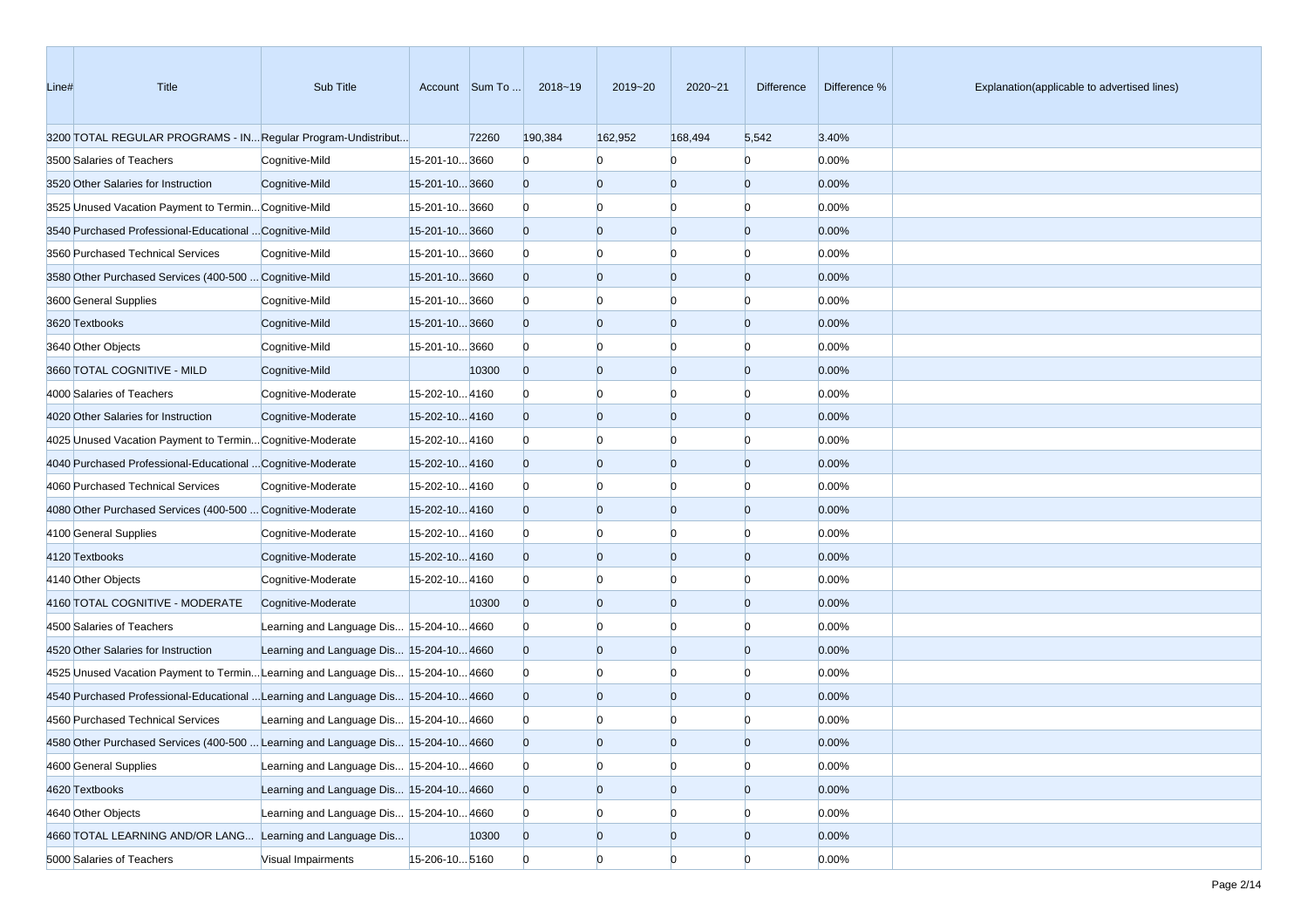| Line# | Title                                                            | Sub Title                      |                | Account Sum To | 2018~19        | 2019~20        | 2020~21        | Difference     | Difference % | Explanation(applicable to advertised lines) |
|-------|------------------------------------------------------------------|--------------------------------|----------------|----------------|----------------|----------------|----------------|----------------|--------------|---------------------------------------------|
|       | 5020 Other Salaries for Instruction                              | Visual Impairments             | 15-206-105160  |                | $\overline{0}$ | $\overline{0}$ | $\overline{0}$ | $\overline{0}$ | 0.00%        |                                             |
|       | 5025 Unused Vacation Payment to Termin Visual Impairments        |                                | 15-206-105160  |                | $\mathbf{0}$   | $\Omega$       | $\Omega$       | $\Omega$       | 0.00%        |                                             |
|       | 5040 Purchased Professional-Educational  Visual Impairments      |                                | 15-206-105160  |                | $\overline{0}$ | $\overline{0}$ | $\overline{0}$ | $\overline{0}$ | 0.00%        |                                             |
|       | 5060 Purchased Technical Services                                | Visual Impairments             | 15-206-10 5160 |                | $\mathbf{0}$   | $\Omega$       | $\Omega$       | n              | 0.00%        |                                             |
|       | 5080 Other Purchased Services (400-500  Visual Impairments       |                                | 15-206-105160  |                | $\overline{0}$ | $\Omega$       | $\overline{0}$ | $\Omega$       | 0.00%        |                                             |
|       | 5100 General Supplies                                            | Visual Impairments             | 15-206-105160  |                | $\mathbf{0}$   | $\Omega$       | $\Omega$       | n              | 0.00%        |                                             |
|       | 5120 Textbooks                                                   | Visual Impairments             | 15-206-10 5160 |                | $\overline{0}$ | $\overline{0}$ | $\overline{0}$ | $\overline{0}$ | 0.00%        |                                             |
|       | 5140 Other Objects                                               | Visual Impairments             | 15-206-10 5160 |                | $\mathbf{0}$   | $\Omega$       | $\Omega$       | $\Omega$       | 0.00%        |                                             |
|       | 5160 TOTAL VISUAL IMPAIRMENTS                                    | Visual Impairments             |                | 10300          | $\overline{0}$ | $\Omega$       | $\overline{0}$ | $\overline{0}$ | 0.00%        |                                             |
|       | 5500 Salaries of Teachers                                        | <b>Auditory Impairments</b>    | 15-207-105660  |                | 579,676        | 607,389        | 624,091        | 16,702         | 2.75%        |                                             |
|       | 5520 Other Salaries for Instruction                              | <b>Auditory Impairments</b>    | 15-207-105660  |                | 266,028        | 278,884        | 348,880        | 69,996         | 25.10%       |                                             |
|       | 5525 Unused Vacation Payment to Termin Auditory Impairments      |                                | 15-207-105660  |                | $\mathbf{0}$   |                | $\Omega$       | $\Omega$       | 0.00%        |                                             |
|       | 5540 Purchased Professional-Educational  Auditory Impairments    |                                | 15-207-105660  |                | $\overline{0}$ | 10,000         | 5,000          | $-5,000$       | $-50.00%$    |                                             |
|       | 5560 Purchased Technical Services                                | <b>Auditory Impairments</b>    | 15-207-105660  |                | $\mathbf{0}$   | $\Omega$       | n              | $\Omega$       | 0.00%        |                                             |
|       | 5580 Other Purchased Services (400-500  Auditory Impairments     |                                | 15-207-105660  |                | $\overline{0}$ | $\overline{0}$ | $\Omega$       | $\overline{0}$ | 0.00%        |                                             |
|       | 5600 General Supplies                                            | <b>Auditory Impairments</b>    | 15-207-105660  |                | 13,010         | 4,000          | 19,000         | 15,000         | 375.00%      |                                             |
|       | 5620 Textbooks                                                   | <b>Auditory Impairments</b>    | 15-207-105660  |                | $\overline{0}$ | $\Omega$       | $\Omega$       | $\overline{0}$ | 0.00%        |                                             |
|       | 5640 Other Objects                                               | <b>Auditory Impairments</b>    | 15-207-105660  |                | $\Omega$       |                | $\Omega$       | $\Omega$       | 0.00%        |                                             |
|       | 5660 TOTAL AUDITORY IMPAIRMENTS                                  | <b>Auditory Impairments</b>    |                | 10300          | 858,714        | 900,273        | 996,971        | 96,698         | 10.74%       |                                             |
|       | 6000 Salaries of Teachers                                        | <b>Behavioral Disabilities</b> | 15-209-10 6160 |                | $\mathbf{0}$   |                | $\Omega$       | $\Omega$       | 0.00%        |                                             |
|       | 6020 Other Salaries for Instruction                              | <b>Behavioral Disabilities</b> | 15-209-10 6160 |                | $\mathbf{0}$   | $\Omega$       | $\overline{0}$ | $\overline{0}$ | 0.00%        |                                             |
|       | 6025 Unused Vacation Payment to Termin Behavioral Disabilities   |                                | 15-209-10 6160 |                | $\mathbf{0}$   | $\Omega$       | $\Omega$       | n              | 0.00%        |                                             |
|       | 6040 Purchased Professional-Educational  Behavioral Disabilities |                                | 15-209-10 6160 |                | $\overline{0}$ | $\Omega$       | $\overline{0}$ | $\Omega$       | 0.00%        |                                             |
|       | 6060 Purchased Technical Services                                | <b>Behavioral Disabilities</b> | 15-209-10 6160 |                | $\mathbf{0}$   | $\Omega$       | $\Omega$       | n              | 0.00%        |                                             |
|       | 6080 Other Purchased Services (400-500  Behavioral Disabilities  |                                | 15-209-10 6160 |                | $\overline{0}$ | $\Omega$       | $\overline{0}$ | $\Omega$       | 0.00%        |                                             |
|       | 6100 General Supplies                                            | <b>Behavioral Disabilities</b> | 15-209-10 6160 |                | $\mathbf{0}$   |                |                |                | 0.00%        |                                             |
|       | 6120 Textbooks                                                   | <b>Behavioral Disabilities</b> | 15-209-10 6160 |                | $\Omega$       | $\Omega$       |                |                | 0.00%        |                                             |
|       | 6140 Other Objects                                               | <b>Behavioral Disabilities</b> | 15-209-10 6160 |                | $\overline{0}$ | $\bf{0}$       | $\overline{0}$ | $\overline{0}$ | 0.00%        |                                             |
|       | 6160 TOTAL BEHAVIORAL DISABILITIES Behavioral Disabilities       |                                |                | 10300          | $\overline{0}$ | $\overline{0}$ | $\overline{0}$ | $\overline{0}$ | 0.00%        |                                             |
|       | 6500 Salaries of Teachers                                        | <b>Multiple Disabilities</b>   | 15-212-10 6660 |                | 56,283         | 59,592         | 64,272         | 4,680          | 7.85%        |                                             |
|       | 6520 Other Salaries for Instruction                              | <b>Multiple Disabilities</b>   | 15-212-106660  |                | 280            | $\mathbf{0}$   | $\overline{0}$ | $\overline{0}$ | 0.00%        |                                             |
|       | 6525 Unused Vacation Payment to Termin Multiple Disabilities     |                                | 15-212-10 6660 |                | $\overline{0}$ | $\overline{0}$ | $\overline{0}$ | $\overline{0}$ | 0.00%        |                                             |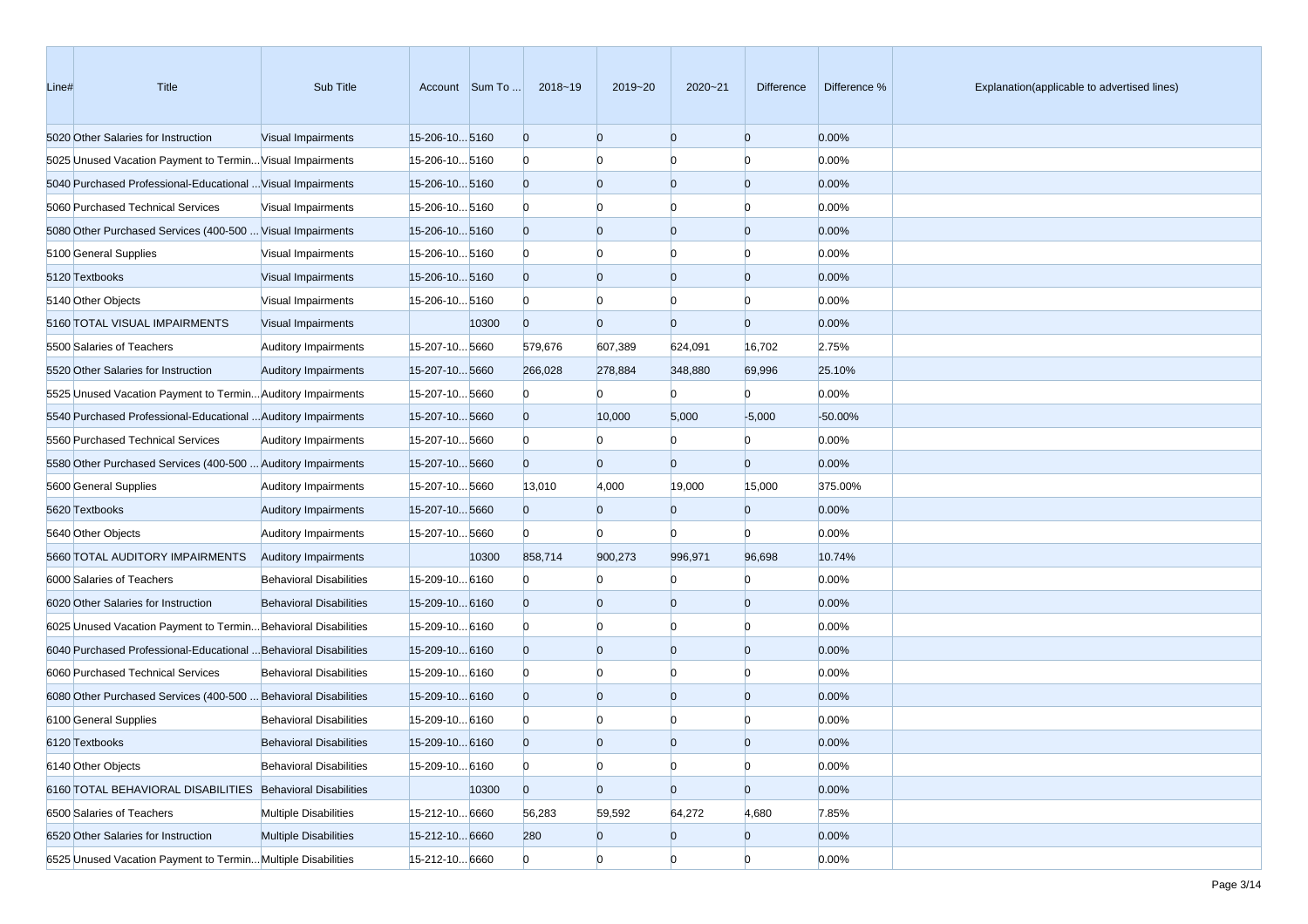| Line# | Title                                                                                 | Sub Title                                     |                | Account Sum To | 2018~19        | 2019~20        | 2020~21        | Difference     | Difference % | Explanation(applicable to advertised lines) |
|-------|---------------------------------------------------------------------------------------|-----------------------------------------------|----------------|----------------|----------------|----------------|----------------|----------------|--------------|---------------------------------------------|
|       | 6540 Purchased Professional-Educational  Multiple Disabilities                        |                                               | 15-212-10 6660 |                | $\overline{0}$ | $\overline{0}$ | $\overline{0}$ | $\overline{0}$ | 0.00%        |                                             |
|       | 6560 Purchased Technical Services                                                     | <b>Multiple Disabilities</b>                  | 15-212-10 6660 |                | $\bf{0}$       | $\Omega$       | $\Omega$       | $\Omega$       | 0.00%        |                                             |
|       | 6580 Other Purchased Services (400-500  Multiple Disabilities                         |                                               | 15-212-10 6660 |                | $\overline{0}$ | $\overline{0}$ | $\overline{0}$ | $\overline{0}$ | 0.00%        |                                             |
|       | 6600 General Supplies                                                                 | <b>Multiple Disabilities</b>                  | 15-212-10 6660 |                | $\bf{0}$       | $\Omega$       | $\Omega$       | n              | 0.00%        |                                             |
|       | 6620 Textbooks                                                                        | <b>Multiple Disabilities</b>                  | 15-212-10 6660 |                | $\overline{0}$ | $\overline{0}$ | $\overline{0}$ | $\Omega$       | 0.00%        |                                             |
|       | 6640 Other Objects                                                                    | <b>Multiple Disabilities</b>                  | 15-212-10 6660 |                | $\Omega$       | $\Omega$       | n              | n              | 0.00%        |                                             |
|       | 6660 TOTAL MULTIPLE DISABILITIES                                                      | <b>Multiple Disabilities</b>                  |                | 10300          | 56,563         | 59,592         | 64,272         | 4,680          | 7.85%        |                                             |
|       | 7000 Salaries of Teachers                                                             | Resource Room/Resource   15-213-10 7160       |                |                | $\Omega$       |                | n              | $\Omega$       | 0.00%        |                                             |
|       | 7020 Other Salaries for Instruction                                                   | Resource Room/Resource  15-213-107160         |                |                | $\overline{0}$ | $\overline{0}$ | $\overline{0}$ | $\Omega$       | 0.00%        |                                             |
|       | 7025 Unused Vacation Payment to TerminResource Room/Resource  15-213-107160           |                                               |                |                | $\bf{0}$       | $\Omega$       | $\Omega$       | n              | 0.00%        |                                             |
|       | 7040 Purchased Professional-Educational  Resource Room/Resource  15-213-10 7160       |                                               |                |                | $\overline{0}$ | $\overline{0}$ | $\overline{0}$ | $\Omega$       | 0.00%        |                                             |
|       | 7060 Purchased Technical Services                                                     | Resource Room/Resource   15-213-10 7160       |                |                | $\Omega$       | $\Omega$       | $\Omega$       | n              | 0.00%        |                                             |
|       | 7080 Other Purchased Services (400-500  Resource Room/Resource  15-213-10 7160        |                                               |                |                | $\overline{0}$ | $\overline{0}$ | $\overline{0}$ | $\Omega$       | 0.00%        |                                             |
|       | 7100 General Supplies                                                                 | Resource Room/Resource   15-213-10 7160       |                |                | $\Omega$       | $\Omega$       | $\Omega$       | n              | 0.00%        |                                             |
|       | 7120 Textbooks                                                                        | Resource Room/Resource   15-213-10 7160       |                |                | $\overline{0}$ | $\Omega$       | $\Omega$       | $\Omega$       | 0.00%        |                                             |
|       | 7140 Other Objects                                                                    | Resource Room/Resource   15-213-10 7160       |                |                | $\Omega$       | $\Omega$       | $\Omega$       | n              | 0.00%        |                                             |
|       | 7160 TOTAL RESOURCE ROOM/RESOU Resource Room/Resource                                 |                                               |                | 10300          | $\overline{0}$ | $\overline{0}$ | $\overline{0}$ | $\Omega$       | 0.00%        |                                             |
|       | 7500 Salaries of Teachers                                                             | Autism                                        | 15-214-107660  |                | $\bf{0}$       | $\Omega$       | $\Omega$       | n              | 0.00%        |                                             |
|       | 7520 Other Salaries for Instruction                                                   | Autism                                        | 15-214-107660  |                | $\overline{0}$ | $\overline{0}$ | $\overline{0}$ | $\Omega$       | 0.00%        |                                             |
|       | 7525 Unused Vacation Payment to Termin Autism                                         |                                               | 15-214-107660  |                | $\Omega$       | $\Omega$       | $\Omega$       | n              | 0.00%        |                                             |
|       | 7540 Purchased Professional-Educational  Autism                                       |                                               | 15-214-107660  |                | $\overline{0}$ | $\overline{0}$ | $\overline{0}$ | $\Omega$       | 0.00%        |                                             |
|       | 7560 Purchased Technical Services                                                     | Autism                                        | 15-214-107660  |                | $\Omega$       | $\Omega$       | n              | n              | 0.00%        |                                             |
|       | 7580 Other Purchased Services (400-500  Autism                                        |                                               | 15-214-107660  |                | $\overline{0}$ | $\Omega$       | $\Omega$       | $\Omega$       | 0.00%        |                                             |
|       | 7600 General Supplies                                                                 | Autism                                        | 15-214-107660  |                | $\Omega$       | $\Omega$       | $\Omega$       | n              | 0.00%        |                                             |
|       | 7620 Textbooks                                                                        | Autism                                        | 15-214-107660  |                | $\overline{0}$ | $\overline{0}$ | $\overline{0}$ | $\Omega$       | 0.00%        |                                             |
|       | 7640 Other Objects                                                                    | Autism                                        | 15-214-107660  |                | $\Omega$       |                |                |                | 0.00%        |                                             |
|       | 7660 TOTAL AUTISM                                                                     | Autism                                        |                | 10300          | $\Omega$       | $\Omega$       | $\Omega$       |                | 0.00%        |                                             |
|       | 8000 Salaries of Teachers                                                             | Preschool Disabilities Part Ti 15-215-10 8140 |                |                | $\mathbf{0}$   | $\overline{0}$ | $\overline{0}$ | $\overline{0}$ | 0.00%        |                                             |
|       | 8020 Other Salaries for Instruction                                                   | Preschool Disabilities Part Ti 15-215-10 8140 |                |                | $\overline{0}$ | $\overline{0}$ | $\mathbf{0}$   | $\overline{0}$ | 0.00%        |                                             |
|       | 8025 Unused Vacation Payment to Termin Preschool Disabilities Part Ti 15-215-10 8140  |                                               |                |                | $\mathbf{0}$   | $\bf{0}$       | $\bf{0}$       | $\Omega$       | 0.00%        |                                             |
|       | 8040 Purchased Professional-Educational  Preschool Disabilities Part Ti15-215-10 8140 |                                               |                |                | $\overline{0}$ | $\mathbf{0}$   | $\mathbf{0}$   | $\overline{0}$ | 0.00%        |                                             |
|       | 8060 Purchased Technical Services                                                     | Preschool Disabilities Part Ti 15-215-10 8140 |                |                | $\mathbf{0}$   | $\overline{0}$ | $\Omega$       | $\Omega$       | 0.00%        |                                             |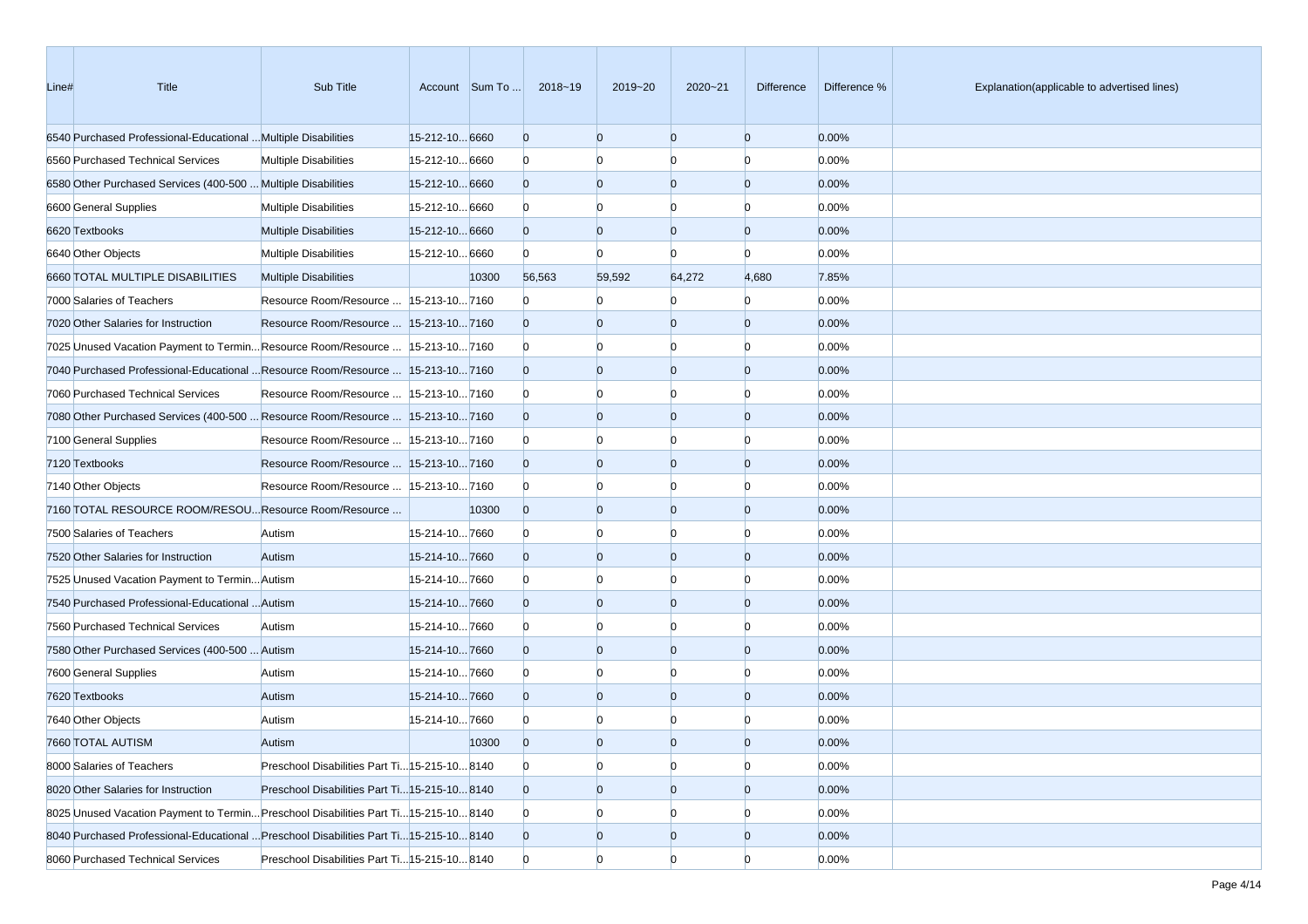| Line# | Title                                                                                  | Sub Title                                     |                 | Account Sum To | 2018~19        | 2019~20        | 2020~21        | Difference     | Difference % | Explanation(applicable to advertised lines) |
|-------|----------------------------------------------------------------------------------------|-----------------------------------------------|-----------------|----------------|----------------|----------------|----------------|----------------|--------------|---------------------------------------------|
|       | 8080 Other Purchased Services (400-500  Preschool Disabilities Part Ti15-215-10 8140   |                                               |                 |                | $\mathbf{0}$   | $\overline{0}$ | $\overline{0}$ | $\mathbf{0}$   | 0.00%        |                                             |
|       | 8100 General Supplies                                                                  | Preschool Disabilities Part Ti 15-215-10 8140 |                 |                | $\mathbf{0}$   | n              |                | n              | 0.00%        |                                             |
|       | 8120 Other Objects                                                                     | Preschool Disabilities Part Ti 15-215-10 8140 |                 |                | $\overline{0}$ | $\overline{0}$ | $\overline{0}$ | $\mathbf{0}$   | 0.00%        |                                             |
|       | 8140 TOTAL PRESCHOOL DISABILITIES Preschool Disabilities Part Ti                       |                                               |                 | 10300          | $\mathbf{0}$   | $\Omega$       | n              | n              | 0.00%        |                                             |
|       | 8500 Salaries of Teachers                                                              | Preschool Disabilities Full Ti 15-216-10 8640 |                 |                | $\mathbf{0}$   | $\overline{0}$ | $\overline{0}$ | $\mathbf{0}$   | 0.00%        |                                             |
|       | 8520 Other Salaries for Instruction                                                    | Preschool Disabilities Full Ti 15-216-10 8640 |                 |                | $\mathbf{0}$   | $\Omega$       | $\Omega$       | $\Omega$       | 0.00%        |                                             |
|       | 8525 Unused Vacation Payment to Termin Preschool Disabilities Full Ti 15-216-10 8640   |                                               |                 |                | $\overline{0}$ | $\overline{0}$ | $\overline{0}$ | $\mathbf{0}$   | 0.00%        |                                             |
|       | 8640 Purchased Professional-Educational  Preschool Disabilities Full Ti 15-216-10 8640 |                                               |                 |                | $\bf{0}$       | n              | n              | n              | 0.00%        |                                             |
|       | 8560 Purchased Technical Services                                                      | Preschool Disabilities Full Ti 15-216-10 8640 |                 |                | $\overline{0}$ | $\overline{0}$ | $\overline{0}$ | $\overline{0}$ | 0.00%        |                                             |
|       | 8680 Other Purchased Services (400-500  Preschool Disabilities Full Ti 15-216-10 8640  |                                               |                 |                | $\mathbf{0}$   | n              |                | n              | 0.00%        |                                             |
|       | 8600 General Supplies                                                                  | Preschool Disabilities Full Ti 15-216-10 8640 |                 |                | $\overline{0}$ | $\overline{0}$ | $\overline{0}$ | $\overline{0}$ | 0.00%        |                                             |
|       | 8620 Other Objects                                                                     | Preschool Disabilities Full Ti 15-216-10 8640 |                 |                | $\bf{0}$       | $\Omega$       | n              | n              | 0.00%        |                                             |
|       | 8640 TOTAL PRESCHOOL DISABILITIES Preschool Disabilities Full Ti                       |                                               |                 | 10300          | $\mathbf{0}$   | $\overline{0}$ | $\overline{0}$ | $\mathbf{0}$   | 0.00%        |                                             |
|       | 10 Salaries of Teachers                                                                | Cognitive - Severe                            | 15-222-10 10150 |                | $\bf{0}$       | $\Omega$       | $\Omega$       | n              | 0.00%        |                                             |
|       | 10 Other Salaries for Instruction                                                      | Cognitive - Severe                            | 15-222-1010150  |                | $\overline{0}$ | $\overline{0}$ | $\overline{0}$ | $\overline{0}$ | 0.00%        |                                             |
|       | 10 Unused Vacation Payment to Termin Cognitive - Severe                                |                                               | 15-222-10 10150 |                | $\bf{0}$       | n              | n              | n              | 0.00%        |                                             |
|       | 10 Purchased Professional-Educational  Cognitive - Severe                              |                                               | 15-222-10 10150 |                | $\overline{0}$ | $\overline{0}$ | $\overline{0}$ | $\overline{0}$ | 0.00%        |                                             |
|       | 10 Purchased Technical Services                                                        | Cognitive - Severe                            | 15-222-10 10150 |                | $\bf{0}$       | n              |                | n              | 0.00%        |                                             |
|       | 10 Other Purchased Services (400-500  Cognitive - Severe                               |                                               | 15-222-10 10150 |                | $\overline{0}$ | $\overline{0}$ | $\overline{0}$ | $\overline{0}$ | 0.00%        |                                             |
|       | 10 General Supplies                                                                    | Cognitive - Severe                            | 15-222-10 10150 |                | $\bf{0}$       | $\Omega$       | n              | $\Omega$       | 0.00%        |                                             |
|       | 10 Textbooks                                                                           | Cognitive - Severe                            | 15-222-10 10150 |                | $\overline{0}$ | $\overline{0}$ | $\overline{0}$ | $\overline{0}$ | 0.00%        |                                             |
|       | 10 Other Objects                                                                       | Cognitive - Severe                            | 15-222-10 10150 |                | $\bf{0}$       | $\Omega$       | n              | $\Omega$       | 0.00%        |                                             |
|       | 10 TOTAL COGNITIVE - SEVERE                                                            | <b>Cognitive Severe</b>                       |                 | 10300          | $\overline{0}$ | $\overline{0}$ | $\Omega$       | $\overline{0}$ | 0.00%        |                                             |
|       | 10 TOTAL SPECIAL EDUCATION - IN                                                        |                                               |                 | 72260          | 915,277        | 959,865        | 1,061,243      | 101,378        | 10.56%       |                                             |
|       | 11 Salaries of Teachers                                                                | <b>Basic Skills/Remedial</b>                  | 15-230-10 11160 |                | $\Omega$       | $\overline{0}$ | $\Omega$       | $\overline{0}$ | 0.00%        |                                             |
|       | 11 Other Salaries for Instruction                                                      | <b>Basic Skills/Remedial</b>                  | 15-230-10 11160 |                | $\bf{0}$       | n              |                | n              | 0.00%        |                                             |
|       | 11 Unused Vacation Payment to Termin Basic Skills/Remedial                             |                                               | 15-230-10 11160 |                | $\overline{0}$ | $\Omega$       | $\Omega$       | $\Omega$       | 0.00%        |                                             |
|       | 11 Purchased Professional-Educational  Basic Skills/Remedial                           |                                               | 15-230-10 11160 |                | $\overline{0}$ | $\overline{0}$ | $\overline{0}$ | $\overline{0}$ | 0.00%        |                                             |
|       | 11 Purchased Technical Services                                                        | <b>Basic Skills/Remedial</b>                  | 15-230-10 11160 |                | $\mathbf{0}$   | $\mathbf{0}$   | $\overline{0}$ | $\overline{0}$ | 0.00%        |                                             |
|       | 11 Other Purchased Services (400-500  Basic Skills/Remedial                            |                                               | 15-230-10 11160 |                | $\mathbf{0}$   | $\overline{0}$ |                | $\Omega$       | 0.00%        |                                             |
|       | 11 General Supplies                                                                    | <b>Basic Skills/Remedial</b>                  | 15-230-10 11160 |                | $\overline{0}$ | $\mathbf{0}$   | $\mathbf{0}$   | $\overline{0}$ | 0.00%        |                                             |
|       | 11 Textbooks                                                                           | <b>Basic Skills/Remedial</b>                  | 15-230-10 11160 |                | $\overline{0}$ | $\overline{0}$ | $\Omega$       | $\Omega$       | 0.00%        |                                             |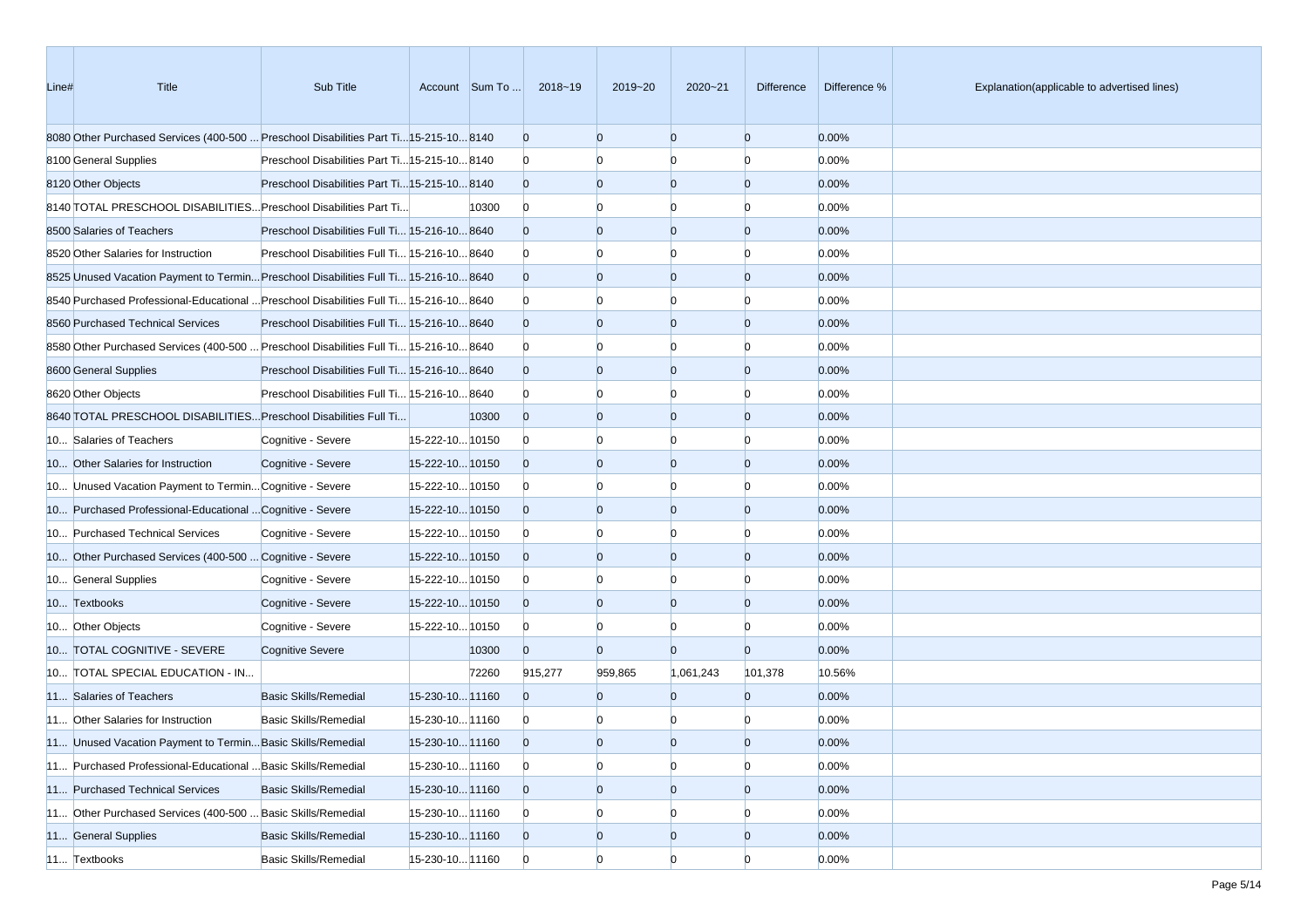| Line# | Title                                                                             | Sub Title                                  |                 | Account Sum To | 2018~19        | 2019~20        | $2020 - 21$    | <b>Difference</b> | Difference % | Explanation(applicable to advertised lines) |
|-------|-----------------------------------------------------------------------------------|--------------------------------------------|-----------------|----------------|----------------|----------------|----------------|-------------------|--------------|---------------------------------------------|
|       | 11 Other Objects                                                                  | <b>Basic Skills/Remedial</b>               | 15-230-10 11160 |                | $\overline{0}$ | $\Omega$       | $\Omega$       | $\overline{0}$    | 0.00%        |                                             |
|       | 11 TOTAL BASIC SKILLS/REMEDIAL - Basic Skills/Remedial                            |                                            |                 | 72260          | $\mathbf{0}$   |                | $\Omega$       | $\Omega$          | 0.00%        |                                             |
|       | 12 Salaries of Teachers                                                           | <b>Bilingual Education</b>                 | 15-240-10 12160 |                | $\overline{0}$ | $\Omega$       | $\overline{0}$ | $\overline{0}$    | 0.00%        |                                             |
|       | 12 Other Salaries for Instruction                                                 | <b>Bilingual Education</b>                 | 15-240-10 12160 |                | $\mathbf{0}$   |                | $\Omega$       | $\Omega$          | 0.00%        |                                             |
|       | 12 Unused Vacation Payment to Termin Bilingual Education                          |                                            | 15-240-10 12160 |                | $\overline{0}$ | $\Omega$       | $\overline{0}$ | $\overline{0}$    | 0.00%        |                                             |
|       | 12 Purchased Professional-Educational  Bilingual Education                        |                                            | 15-240-10 12160 |                | $\mathbf{0}$   |                | $\Omega$       | $\Omega$          | 0.00%        |                                             |
|       | 12 Purchased Technical Services                                                   | <b>Bilingual Education</b>                 | 15-240-10 12160 |                | $\overline{0}$ | $\Omega$       | $\Omega$       | $\Omega$          | 0.00%        |                                             |
|       | 12 Other Purchased Services (400-500  Bilingual Education                         |                                            | 15-240-10 12160 |                | $\mathbf{0}$   |                |                |                   | 0.00%        |                                             |
|       | 12 General Supplies                                                               | <b>Bilingual Education</b>                 | 15-240-10 12160 |                | $\overline{0}$ | $\Omega$       | $\Omega$       | $\Omega$          | 0.00%        |                                             |
|       | 12 Textbooks                                                                      | <b>Bilingual Education</b>                 | 15-240-10 12160 |                | $\overline{0}$ | $\Omega$       | $\Omega$       | $\Omega$          | 0.00%        |                                             |
|       | 12 Other Objects                                                                  | <b>Bilingual Education</b>                 | 15-240-10 12160 |                | $\overline{0}$ | $\Omega$       | $\overline{0}$ | $\overline{0}$    | 0.00%        |                                             |
|       | 12 TOTAL BILINGUAL EDUCATION - I Bilingual Education                              |                                            |                 | 72260          | $\bf{0}$       |                | $\Omega$       | $\Omega$          | 0.00%        |                                             |
|       | 13 Salaries of Teachers                                                           | Vocational Programs-Local I 15-3XX-1 13160 |                 |                | $\overline{0}$ | $\Omega$       | $\Omega$       | $\Omega$          | 0.00%        |                                             |
|       | 13 Other Salaries for Instruction                                                 | Vocational Programs-Local I 15-3XX-1 13160 |                 |                | $\overline{0}$ |                | $\Omega$       |                   | 0.00%        |                                             |
|       | 13 Unused Vacation Payment to Termin Vocational Programs-Local I 15-3XX-1 13160   |                                            |                 |                | $\overline{0}$ | $\Omega$       | $\Omega$       | $\Omega$          | 0.00%        |                                             |
|       | 13 Purchased Professional-Educational  Vocational Programs-Local I 15-3XX-1 13160 |                                            |                 |                | $\overline{0}$ |                | $\Omega$       | $\Omega$          | 0.00%        |                                             |
|       | 13 Purchased Technical Services                                                   | Vocational Programs-Local I 15-3XX-1 13160 |                 |                | $\overline{0}$ | $\Omega$       | $\overline{0}$ | $\overline{0}$    | 0.00%        |                                             |
|       | 13 Other Purchased Services (400-500  Vocational Programs-Local I 15-3XX-1 13160  |                                            |                 |                | $\bf{0}$       |                | $\Omega$       | $\Omega$          | 0.00%        |                                             |
|       | 13 General Supplies                                                               | Vocational Programs-Local I 15-3XX-1 13160 |                 |                | $\overline{0}$ | $\Omega$       | $\Omega$       | $\Omega$          | 0.00%        |                                             |
|       | 13 Textbooks                                                                      | Vocational Programs-Local I 15-3XX-1 13160 |                 |                | $\overline{0}$ |                |                |                   | 0.00%        |                                             |
|       | 13 Other Objects                                                                  | Vocational Programs-Local I 15-3XX-1 13160 |                 |                | $\overline{0}$ | $\Omega$       | $\overline{0}$ | $\Omega$          | 0.00%        |                                             |
|       | 13 TOTAL VOCATIONAL PROGRAMS  Vocational Programs-Local I 15-3XX-1 72260          |                                            |                 |                | $\overline{0}$ | $\Omega$       | $\Omega$       | $\Omega$          | 0.00%        |                                             |
|       | 17 Salaries                                                                       | SCHOOL-SPON. CO/EXTR  15-401-10 17100      |                 |                | 5,499          | $\Omega$       | $\Omega$       | $\Omega$          | 0.00%        |                                             |
|       | 17 Unused Vacation Payment to TerminSCHOOL-SPON. CO/EXTR 15-401-10 17100          |                                            |                 |                | $\overline{0}$ |                | $\Omega$       | $\Omega$          | 0.00%        |                                             |
|       | 17 Purchased Services (300-500 series) SCHOOL-SPON. CO/EXTR 15-401-10 17100       |                                            |                 |                | $\overline{0}$ | $\Omega$       | $\overline{0}$ | $\Omega$          | 0.00%        |                                             |
|       | 17 Supplies and Materials                                                         | SCHOOL-SPON. CO/EXTR 15-401-10 17100       |                 |                | $\bf{0}$       |                |                |                   | 0.00%        |                                             |
|       | 17 Other Objects                                                                  | SCHOOL-SPON. CO/EXTR 15-401-10 17100       |                 |                | $\Omega$       | $\Omega$       | $\Omega$       | $\Omega$          | 0.00%        |                                             |
|       | 17 TOTAL SCHOOL-SPON. CO/EXTR SCHOOL-SPON. CO/EXTR 15-401-10 72260                |                                            |                 |                | 5,499          | $\overline{0}$ | $\overline{0}$ | $\overline{0}$    | 0.00%        |                                             |
|       | 17 Salaries                                                                       | SCHOOL-SPONSORED AT 15-402-10 17600        |                 |                | $\overline{0}$ | $\overline{0}$ | $\overline{0}$ | $\overline{0}$    | 0.00%        |                                             |
|       | 17 Unused Vacation Payment to TerminSCHOOL-SPONSORED AT 15-402-10 17600           |                                            |                 |                | $\overline{0}$ |                | $\bf{0}$       |                   | 0.00%        |                                             |
|       | 17 Purchased Services (300-500 series) SCHOOL-SPONSORED AT 15-402-10 17600        |                                            |                 |                | $\overline{0}$ | $\overline{0}$ | $\overline{0}$ | $\overline{0}$    | 0.00%        |                                             |
|       | 17 Supplies and Materials                                                         | SCHOOL-SPONSORED AT 15-402-10 17600        |                 |                | $\overline{0}$ | $\Omega$       | $\overline{0}$ | $\Omega$          | 0.00%        |                                             |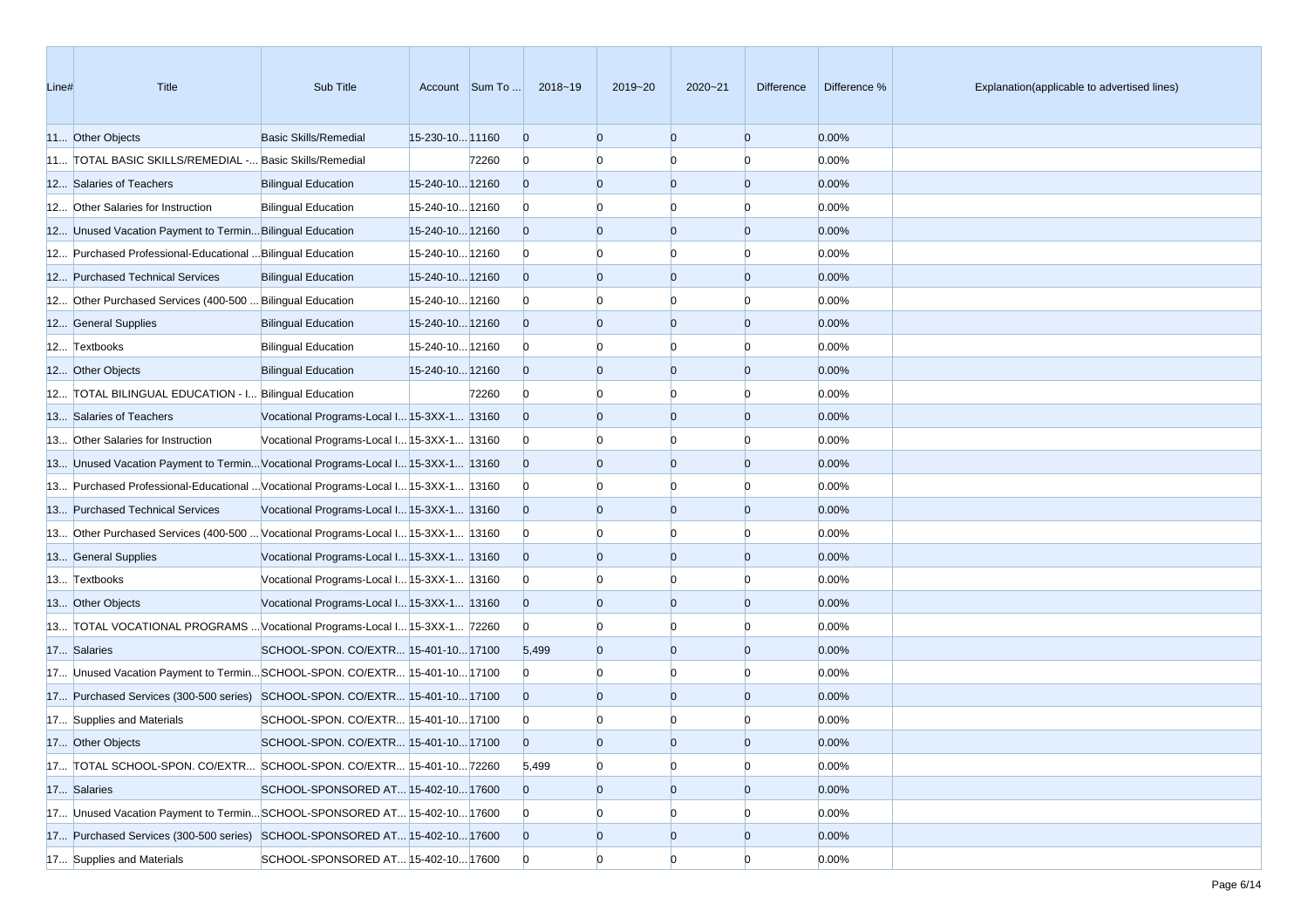| Line# | Title                                                                       | Sub Title                             | Account Sum To | 2018~19        | 2019~20        | 2020~21        | Difference     | Difference % | Explanation(applicable to advertised lines) |
|-------|-----------------------------------------------------------------------------|---------------------------------------|----------------|----------------|----------------|----------------|----------------|--------------|---------------------------------------------|
|       | 17 Other Objects                                                            | SCHOOL-SPONSORED AT 15-402-10 17600   |                | $\overline{0}$ | $\Omega$       | $\Omega$       | $\overline{0}$ | 0.00%        |                                             |
|       | 17 TOTAL SCHOOL-SPONSORED AT SCHOOL-SPONSORED AT 15-402-10 72260            |                                       |                | $\overline{0}$ | n              | n              | $\Omega$       | 0.00%        |                                             |
|       | 19 Salaries of Teachers                                                     | BEFORE/AFTER SCHOOL  15-421-10 19160  |                | $\overline{0}$ | $\mathbf{0}$   | $\overline{0}$ | $\overline{0}$ | 0.00%        |                                             |
|       | 19 Other Salaries of Instruction                                            | BEFORE/AFTER SCHOOL  15-421-10 19160  |                | $\overline{0}$ |                |                | $\Omega$       | 0.00%        |                                             |
|       | 19 Salaries of Teacher Tutors                                               | BEFORE/AFTER SCHOOL  15-421-10 19160  |                | $\overline{0}$ | $\Omega$       | $\Omega$       | $\overline{0}$ | 0.00%        |                                             |
|       | 19 Salaries of Reading Specialists                                          | BEFORE/AFTER SCHOOL  15-421-10 19160  |                | $\overline{0}$ |                |                | $\Omega$       | 0.00%        |                                             |
|       | 19 Unused Vacation Payment to TerminBEFORE/AFTER SCHOOL  15-421-10 19160    |                                       |                | $\overline{0}$ | $\Omega$       | $\Omega$       | $\overline{0}$ | 0.00%        |                                             |
|       | 19 Purchased Professional & Technical  BEFORE/AFTER SCHOOL  15-421-10 19160 |                                       |                | $\overline{0}$ |                |                | $\Omega$       | 0.00%        |                                             |
|       | 19 Other Purchased Services (400-500  BEFORE/AFTER SCHOOL  15-421-10 19160  |                                       |                | $\overline{0}$ | $\Omega$       | $\Omega$       | $\overline{0}$ | 0.00%        |                                             |
|       | 19 Supplies & Materials                                                     | BEFORE/AFTER SCHOOL  15-421-10 19160  |                | $\overline{0}$ | $\Omega$       | n              | $\Omega$       | 0.00%        |                                             |
|       | 19 Other Objects                                                            | BEFORE/AFTER SCHOOL  15-421-10 19160  |                | $\overline{0}$ | $\overline{0}$ | $\Omega$       | $\overline{0}$ | 0.00%        |                                             |
|       | 19 TOTAL BEFORE/AFTER SCHOOL  BEFORE/AFTER SCHOOL                           |                                       | 19620          | $\mathbf{0}$   |                |                | n              | 0.00%        |                                             |
|       | 19 Salaries                                                                 | BEFORE/AFTER SCHOOL  15-421-20 19600  |                | $\overline{0}$ | $\Omega$       | $\Omega$       | $\overline{0}$ | 0.00%        |                                             |
|       | 19 Unused Vacation Payment to TerminBEFORE/AFTER SCHOOL  15-421-20 19600    |                                       |                | $\overline{0}$ |                |                | $\Omega$       | 0.00%        |                                             |
|       | 19 Purchased Professional and Technic BEFORE/AFTER SCHOOL  15-421-20 19600  |                                       |                | $\overline{0}$ | $\Omega$       | $\Omega$       | $\overline{0}$ | 0.00%        |                                             |
|       | 19 Purchased Services (400-500 series) BEFORE/AFTER SCHOOL  15-421-20 19600 |                                       |                | $\overline{0}$ |                |                | $\Omega$       | 0.00%        |                                             |
|       | 19 Supplies and Materials                                                   | BEFORE/AFTER SCHOOL  15-421-20 19600  |                | $\overline{0}$ | $\Omega$       | $\Omega$       | $\overline{0}$ | 0.00%        |                                             |
|       | 19 Other Objects                                                            | BEFORE/AFTER SCHOOL  15-421-20 19600  |                | $\mathbf{0}$   | $\Omega$       | n              | $\Omega$       | 0.00%        |                                             |
|       | 19 TOTAL BEFORE/AFTER SCHOOL  BEFORE/AFTER SCHOOL                           |                                       | 19620          | $\overline{0}$ | $\overline{0}$ | $\Omega$       | $\overline{0}$ | 0.00%        |                                             |
|       | 19 TOTAL BEFORE/AFTER SCHOOL                                                |                                       | 72260          | $\overline{0}$ |                |                | n              | 0.00%        |                                             |
|       | 20 Salaries of Teachers                                                     | SUMMER SCHOOL - INST 15-422-10 20180  |                | $\overline{0}$ | $\Omega$       | $\Omega$       | $\overline{0}$ | 0.00%        |                                             |
|       | 20 Other Salaries of Instruction                                            | SUMMER SCHOOL - INST  15-422-10 20180 |                | $\overline{0}$ |                |                | $\Omega$       | 0.00%        |                                             |
|       | 20 Salaries of Teacher Tutors                                               | SUMMER SCHOOL - INST 15-422-10 20180  |                | $\overline{0}$ | $\Omega$       | $\Omega$       | $\overline{0}$ | 0.00%        |                                             |
|       | 20 Salaries of Reading Specialists                                          | SUMMER SCHOOL - INST  15-422-10 20180 |                | $\overline{0}$ |                | $\Omega$       | $\Omega$       | 0.00%        |                                             |
|       | 20 Unused Vacation Payment to TerminSUMMER SCHOOL - INST 15-422-1020180     |                                       |                | $\overline{0}$ | $\Omega$       | $\overline{0}$ | $\overline{0}$ | 0.00%        |                                             |
|       | 20 Purchased Professional & Technical  SUMMER SCHOOL - INST 15-422-10 20180 |                                       |                | $\mathbf{0}$   |                |                |                | 0.00%        |                                             |
|       | 20 Other Purchased Services (400-500  SUMMER SCHOOL - INST 15-422-10 20180  |                                       |                | $\overline{0}$ | $\Omega$       | $\Omega$       | $\Omega$       | 0.00%        |                                             |
|       | 20 General Supplies                                                         | SUMMER SCHOOL - INST 15-422-10 20180  |                | $\overline{0}$ | $\overline{0}$ | $\overline{0}$ | $\overline{0}$ | 0.00%        |                                             |
|       | 20 Textbooks                                                                | SUMMER SCHOOL - INST 15-422-10 20180  |                | $\overline{0}$ | $\overline{0}$ | $\overline{0}$ | $\overline{0}$ | 0.00%        |                                             |
|       | 20 Other Objects                                                            | SUMMER SCHOOL - INST  15-422-10 20180 |                | $\mathbf{0}$   | $\overline{0}$ | $\Omega$       | $\Omega$       | 0.00%        |                                             |
|       | 20 TOTAL SUMMER SCHOOL - INSTR                                              |                                       | 20620          | $\overline{0}$ | $\mathbf{0}$   | $\overline{0}$ | $\overline{0}$ | 0.00%        |                                             |
|       | 20 Salaries                                                                 | SUMMER SCHOOL - SUPP 15-422-20 20600  |                | $\overline{0}$ | $\overline{0}$ | $\Omega$       | $\overline{0}$ | 0.00%        |                                             |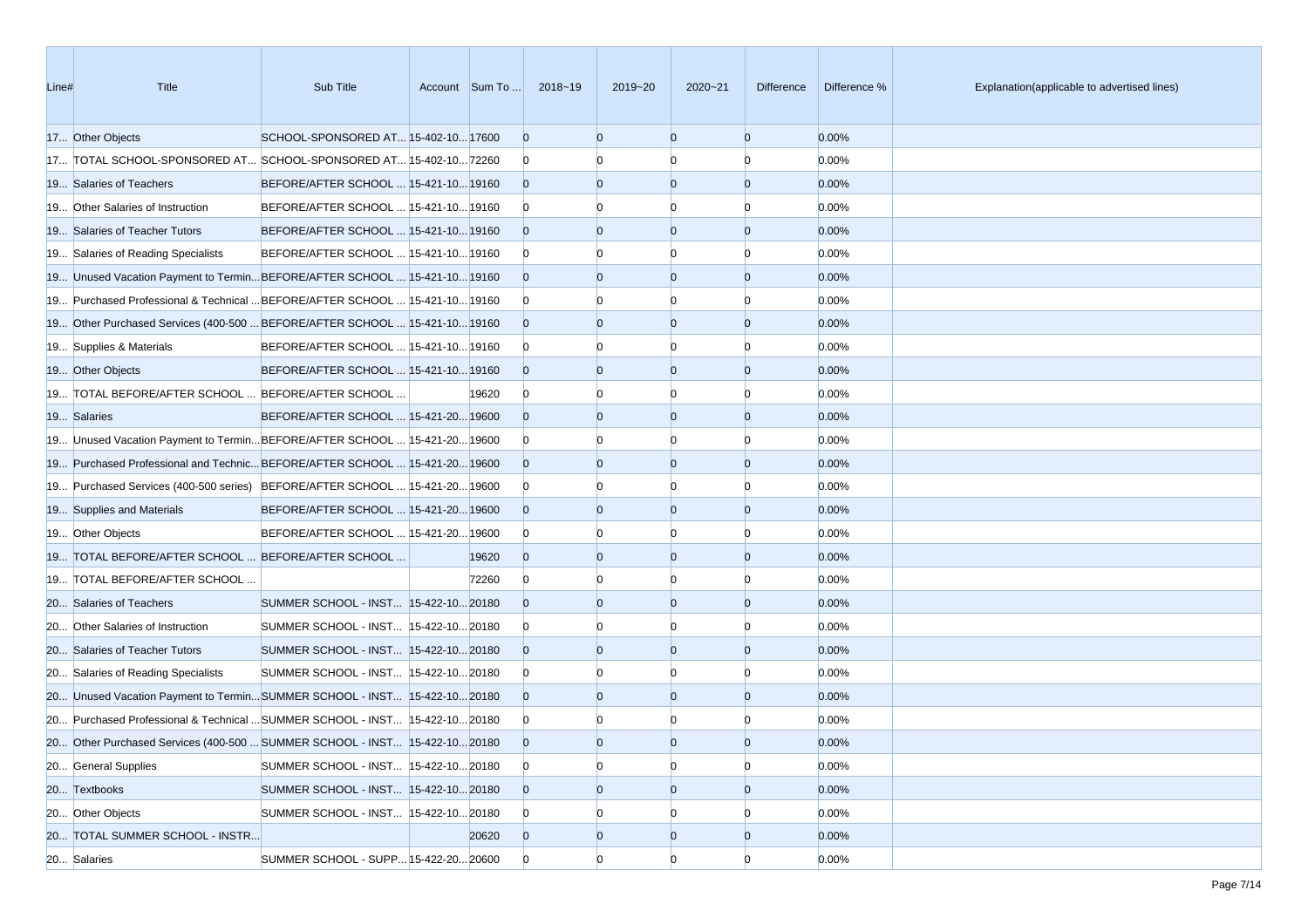| Line# | Title                                                                         | Sub Title                              | Account Sum To | 2018~19        | 2019~20        | $2020 - 21$    | <b>Difference</b> | Difference % | Explanation(applicable to advertised lines) |
|-------|-------------------------------------------------------------------------------|----------------------------------------|----------------|----------------|----------------|----------------|-------------------|--------------|---------------------------------------------|
|       | 20 Unused Vacation Payment to TerminSUMMER SCHOOL - SUPP 15-422-20 20600      |                                        |                | $\overline{0}$ | $\overline{0}$ | $\overline{0}$ | $\overline{0}$    | 0.00%        |                                             |
|       | 20 Purchased Professional and Technic SUMMER SCHOOL - SUPP 15-422-20 20600    |                                        |                | $\overline{0}$ | n              | n              | $\Omega$          | 0.00%        |                                             |
|       | 20 Purchased Services (400-500 series) SUMMER SCHOOL - SUPP 15-422-20 20600   |                                        |                | $\Omega$       | $\overline{0}$ | $\overline{0}$ | $\overline{0}$    | 0.00%        |                                             |
|       | 20 Supplies and Materials                                                     | SUMMER SCHOOL - SUPP 15-422-20 20600   |                | $\overline{0}$ |                |                | n                 | 0.00%        |                                             |
|       | 20 Other Objects                                                              | SUMMER SCHOOL - SUPP 15-422-20 20600   |                | $\Omega$       | $\Omega$       | $\Omega$       | $\overline{0}$    | 0.00%        |                                             |
|       | 20 TOTAL SUMMER SCHOOL - SUPP SUMMER SCHOOL - SUPP                            |                                        | 20620          | $\overline{0}$ | $\Omega$       | $\Omega$       | $\Omega$          | 0.00%        |                                             |
|       | 20 TOTAL SUMMER SCHOOL                                                        |                                        | 72260          | $\Omega$       | $\overline{0}$ | $\overline{0}$ | $\overline{0}$    | 0.00%        |                                             |
|       | 21 Salaries of Teachers                                                       | INSTRUCTIONAL ALT ED   15-423-10 21180 |                | $\Omega$       |                | n              | n                 | 0.00%        |                                             |
|       | 21 Other Salaries of Instruction                                              | INSTRUCTIONAL ALT ED  15-423-10 21180  |                | $\Omega$       | $\Omega$       | $\overline{0}$ | $\overline{0}$    | 0.00%        |                                             |
|       | 21 Salaries of Teacher Tutors                                                 | INSTRUCTIONAL ALT ED  15-423-10 21180  |                | $\overline{0}$ |                | n              | $\Omega$          | 0.00%        |                                             |
|       | 21 Salaries of Reading Specialists                                            | INSTRUCTIONAL ALT ED  15-423-10 21180  |                | $\Omega$       | $\Omega$       | $\Omega$       | $\overline{0}$    | 0.00%        |                                             |
|       | 21 Unused Vacation Payment to Termin INSTRUCTIONAL ALT ED  15-423-10 21180    |                                        |                | $\overline{0}$ |                | n              | n                 | 0.00%        |                                             |
|       | 21 Purchased Professional & Technical  INSTRUCTIONAL ALT ED   15-423-10 21180 |                                        |                | $\overline{0}$ | $\Omega$       | $\Omega$       | $\overline{0}$    | 0.00%        |                                             |
|       | 21 Other Purchased Services (400-500  INSTRUCTIONAL ALT ED   15-423-10 21180  |                                        |                | $\overline{0}$ | n              | n              | $\Omega$          | 0.00%        |                                             |
|       | 21 General Supplies                                                           | INSTRUCTIONAL ALT ED  15-423-10 21180  |                | $\Omega$       | $\overline{0}$ | $\Omega$       | $\overline{0}$    | 0.00%        |                                             |
|       | 21 Textbooks                                                                  | INSTRUCTIONAL ALT ED  15-423-10 21180  |                | $\overline{0}$ |                |                | n                 | 0.00%        |                                             |
|       | 21 Other Objects                                                              | INSTRUCTIONAL ALT ED  15-423-10 21180  |                | $\Omega$       | $\Omega$       | $\Omega$       | $\overline{0}$    | 0.00%        |                                             |
|       | 21 TOTAL INSTRUCTIONAL ALT ED P INSTRUCTIONAL ALTERN                          |                                        | 21620          | $\bf{0}$       | $\Omega$       | n              | $\Omega$          | 0.00%        |                                             |
|       | 21 Salaries                                                                   | INSTRUCTIONAL ALTERN 15-423-20 21600   |                | $\Omega$       | $\overline{0}$ | $\overline{0}$ | $\overline{0}$    | 0.00%        |                                             |
|       | 21 Unused Vacation Payment to Termin INSTRUCTIONAL ALTERN 15-423-20 21600     |                                        |                | $\overline{0}$ | n              | n              | 0                 | 0.00%        |                                             |
|       | 21 Purchased Professional and Technic INSTRUCTIONAL ALTERN 15-423-20 21600    |                                        |                | $\Omega$       | $\Omega$       | $\overline{0}$ | $\overline{0}$    | 0.00%        |                                             |
|       | 21 Purchased Services (400-500 series) INSTRUCTIONAL ALTERN 15-423-20 21600   |                                        |                | $\overline{0}$ |                | n              | n                 | 0.00%        |                                             |
|       | 21 Supplies and Materials                                                     | INSTRUCTIONAL ALTERN 15-423-20 21600   |                | $\Omega$       | $\overline{0}$ | $\Omega$       | $\overline{0}$    | 0.00%        |                                             |
|       | 21 Other Objects                                                              | INSTRUCTIONAL ALTERN 15-423-20 21600   |                | $\overline{0}$ | $\Omega$       | n              | n                 | 0.00%        |                                             |
|       | 21 TOTAL INSTRUCTIONAL ALTERNA INSTRUCTIONAL ALTERN                           |                                        | 21620          | $\Omega$       | $\overline{0}$ | $\overline{0}$ | $\mathbf{0}$      | 0.00%        |                                             |
|       | 21 TOTAL INSTRUCTIONAL ALTERNA                                                |                                        | 72260          | $\overline{0}$ |                |                | n                 | 0.00%        |                                             |
|       | 22 Salaries of Teachers                                                       | OTHER SUPPL/AT-RISK P 15-424-10 22180  |                | $\Omega$       | $\overline{0}$ | $\Omega$       | $\Omega$          | 0.00%        |                                             |
|       | 22 Other Salaries of Instruction                                              | OTHER SUPPL/AT-RISK P 15-424-10 22180  |                | $\overline{0}$ | $\overline{0}$ | $\overline{0}$ | $\overline{0}$    | 0.00%        |                                             |
|       | 22 Salaries of Teacher Tutors                                                 | OTHER SUPPL/AT-RISK P 15-424-10 22180  |                | $\overline{0}$ | $\overline{0}$ | $\overline{0}$ | $\overline{0}$    | 0.00%        |                                             |
|       | 22 Salaries of Reading Specialists                                            | OTHER SUPPL/AT-RISK P 15-424-10 22180  |                | $\overline{0}$ | $\overline{0}$ | $\Omega$       | O                 | 0.00%        |                                             |
|       | 22 Unused Vacation Payment to TerminOTHER SUPPL/AT-RISK P 15-424-1022180      |                                        |                | $\overline{0}$ | $\overline{0}$ | $\overline{0}$ | $\overline{0}$    | 0.00%        |                                             |
|       | 22 Purchased Professional & Technical  OTHER SUPPL/AT-RISK P 15-424-10 22180  |                                        |                | 10,466         | $\overline{0}$ | $\overline{0}$ | $\overline{0}$    | 0.00%        |                                             |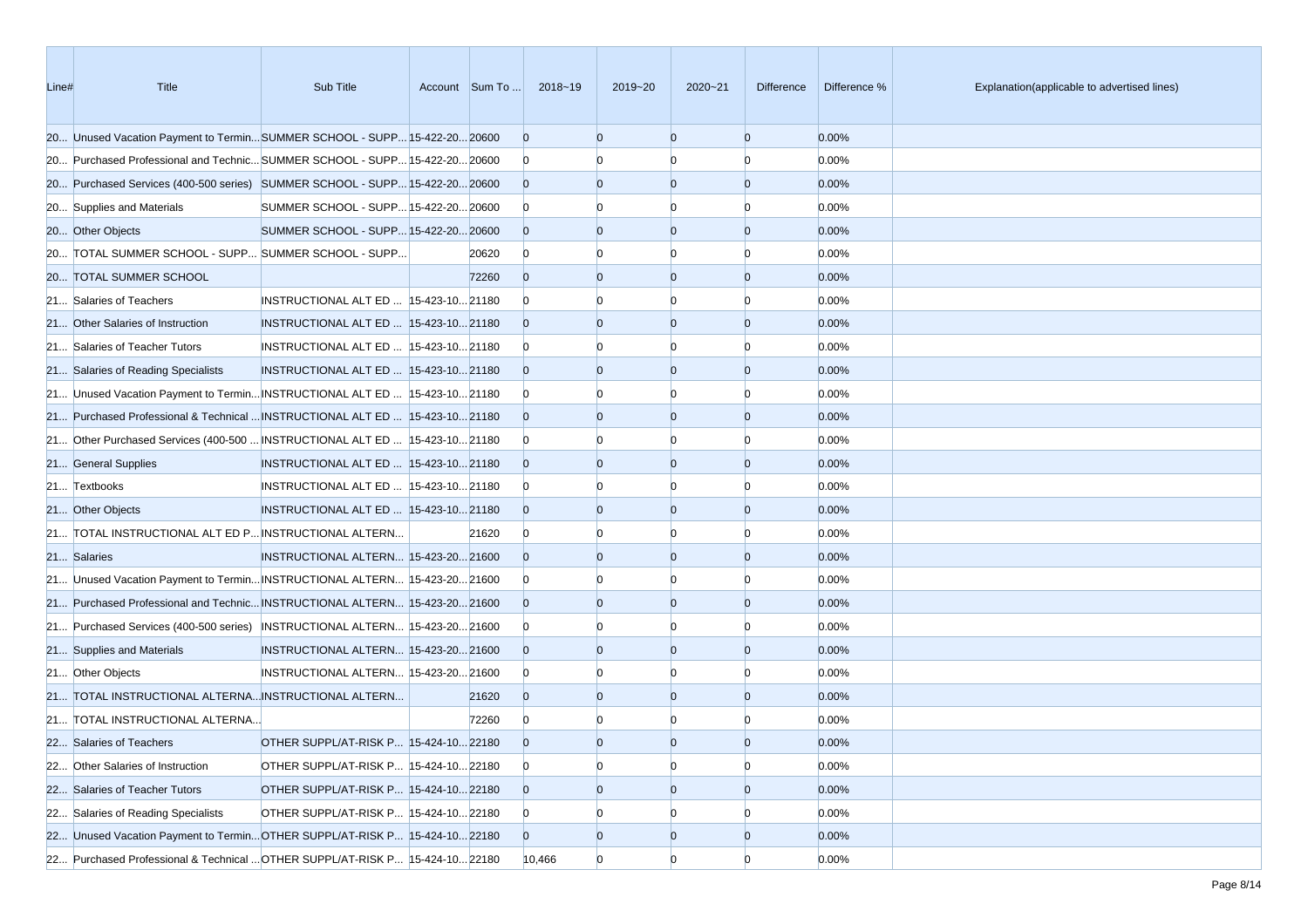| Line# | <b>Title</b>                                                                 | Sub Title                             | Account Sum To | 2018~19        | 2019~20        | $2020 - 21$    | Difference     | Difference % | Explanation(applicable to advertised lines) |
|-------|------------------------------------------------------------------------------|---------------------------------------|----------------|----------------|----------------|----------------|----------------|--------------|---------------------------------------------|
|       | 22 Other Purchased Services (400-500  OTHER SUPPL/AT-RISK P 15-424-10 22180  |                                       |                | $\overline{0}$ | $\Omega$       | $\overline{0}$ | $\overline{0}$ | 0.00%        |                                             |
|       | 22 General Supplies                                                          | OTHER SUPPL/AT-RISK P 15-424-10 22180 |                | $\overline{0}$ |                | $\Omega$       | $\Omega$       | 0.00%        |                                             |
|       | 22 Textbooks                                                                 | OTHER SUPPL/AT-RISK P 15-424-10 22180 |                | $\overline{0}$ | $\Omega$       | $\overline{0}$ | $\overline{0}$ | 0.00%        |                                             |
|       | 22 Other Objects                                                             | OTHER SUPPL/AT-RISK P 15-424-10 22180 |                | $\overline{0}$ |                |                | n              | 0.00%        |                                             |
|       | 22 TOTAL OTHER SUPPL/AT-RISK P OTHER SUPPL/AT-RISK P                         |                                       | 22620          | 10,466         | $\Omega$       | $\overline{0}$ | $\overline{0}$ | 0.00%        |                                             |
|       | 22 Salaries                                                                  | OTHER SUPPL/AT-RISK P 15-424-20 22600 |                | $\overline{0}$ |                | $\Omega$       | n              | 0.00%        |                                             |
|       | 22 Unused Vacation Payment to TerminOTHER SUPPL/AT-RISK P 15-424-2022600     |                                       |                | $\overline{0}$ | $\Omega$       | $\overline{0}$ | $\overline{0}$ | 0.00%        |                                             |
|       | 22 Purchased Professional and Technic OTHER SUPPL/AT-RISK P 15-424-20 22600  |                                       |                | $\overline{0}$ |                | $\Omega$       | n              | 0.00%        |                                             |
|       | 22 Purchased Services (400-500 series) OTHER SUPPL/AT-RISK P 15-424-20 22600 |                                       |                | $\overline{0}$ | $\Omega$       | $\overline{0}$ | $\overline{0}$ | 0.00%        |                                             |
|       | 22 Supplies and Materials                                                    | OTHER SUPPL/AT-RISK P 15-424-20 22600 |                | $\overline{0}$ |                | n              | n              | 0.00%        |                                             |
|       | 22 Other Objects                                                             | OTHER SUPPL/AT-RISK P 15-424-20 22600 |                | $\overline{0}$ | $\Omega$       | $\overline{0}$ | $\overline{0}$ | 0.00%        |                                             |
|       | 22 TOTAL OTHER SUPPL/AT-RISK P OTHER SUPPL/AT-RISK P                         |                                       | 22620          | $\overline{0}$ | n              | n              | n              | 0.00%        |                                             |
|       | 22 TOTAL OTHER SUPPLEMENTAL/A OTHER SUPPL/AT-RISK P                          |                                       | 72260          | 10,466         | $\Omega$       | $\overline{0}$ | $\overline{0}$ | 0.00%        |                                             |
|       | 23 Salaries of Teachers                                                      | OTHER ALTERNATIVE ED  15-425-10 23180 |                | $\Omega$       |                | $\Omega$       | n              | 0.00%        |                                             |
|       | 23 Other Salaries of Instruction                                             | OTHER ALTERNATIVE ED  15-425-10 23180 |                | $\Omega$       | $\Omega$       | $\overline{0}$ | $\overline{0}$ | 0.00%        |                                             |
|       | 23 Salaries of Teacher Tutors                                                | OTHER ALTERNATIVE ED  15-425-10 23180 |                | $\overline{0}$ |                |                | n              | 0.00%        |                                             |
|       | 23 Salaries of Reading Specialists                                           | OTHER ALTERNATIVE ED  15-425-10 23180 |                | $\overline{0}$ | $\Omega$       | $\overline{0}$ | $\overline{0}$ | 0.00%        |                                             |
|       | 23 Unused Vacation Payment to Termin OTHER ALTERNATIVE ED  15-425-10 23180   |                                       |                | $\overline{0}$ |                | $\Omega$       | n              | 0.00%        |                                             |
|       | 23 Purchased Professional & Technical  OTHER ALTERNATIVE ED  15-425-10 23180 |                                       |                | $\overline{0}$ | $\Omega$       | $\overline{0}$ | $\overline{0}$ | 0.00%        |                                             |
|       | 23 Other Purchased Services (400-500  OTHER ALTERNATIVE ED  15-425-10 23180  |                                       |                | $\overline{0}$ |                | $\Omega$       | n              | 0.00%        |                                             |
|       | 23 General Supplies                                                          | OTHER ALTERNATIVE ED  15-425-10 23180 |                | $\overline{0}$ | $\Omega$       | $\overline{0}$ | $\overline{0}$ | 0.00%        |                                             |
|       | 23 Textbooks                                                                 | OTHER ALTERNATIVE ED  15-425-10 23180 |                | $\overline{0}$ |                | n              | n              | 0.00%        |                                             |
|       | 23 Other Objects                                                             | OTHER ALTERNATIVE ED  15-425-10 23180 |                | $\overline{0}$ | $\Omega$       | $\Omega$       | $\overline{0}$ | 0.00%        |                                             |
|       | 23 TOTAL OTHER ALTERNATIVE ED  OTHER ALTERNATIVE ED                          |                                       | 23620          | $\overline{0}$ |                | $\Omega$       | n              | 0.00%        |                                             |
|       | 23 Salaries                                                                  | OTHER ALTERNATIVE ED  15-425-20 23600 |                | $\overline{0}$ | $\Omega$       | $\overline{0}$ | $\overline{0}$ | 0.00%        |                                             |
|       | 23 Unused Vacation Payment to Termin OTHER ALTERNATIVE ED  15-425-20 23600   |                                       |                | $\mathbf{0}$   |                |                |                | 0.00%        |                                             |
|       | 23 Purchased Professional and Technic OTHER ALTERNATIVE ED  15-425-20 23600  |                                       |                | $\Omega$       |                | $\Omega$       | $\Omega$       | 0.00%        |                                             |
|       | 23 Purchased Services (400-500 series) OTHER ALTERNATIVE ED  15-425-20 23600 |                                       |                | $\overline{0}$ | $\Omega$       | $\overline{0}$ | $\Omega$       | 0.00%        |                                             |
|       | 23 Supplies and Materials                                                    | OTHER ALTERNATIVE ED  15-425-20 23600 |                | $\overline{0}$ | $\overline{0}$ | $\overline{0}$ | $\overline{0}$ | 0.00%        |                                             |
|       | 23 Other Objects                                                             | OTHER ALTERNATIVE ED  15-425-20 23600 |                | $\overline{0}$ | $\Omega$       | $\Omega$       |                | 0.00%        |                                             |
|       | 23 TOTAL OTHER ALTERNATIVE ED  OTHER ALTERNATIVE ED                          |                                       | 23620          | $\overline{0}$ | $\overline{0}$ | $\overline{0}$ | $\overline{0}$ | 0.00%        |                                             |
|       | 23 TOTAL OTHER ALTERNATIVE ED                                                |                                       | 72260          | $\overline{0}$ | $\overline{0}$ | $\overline{0}$ | $\Omega$       | 0.00%        |                                             |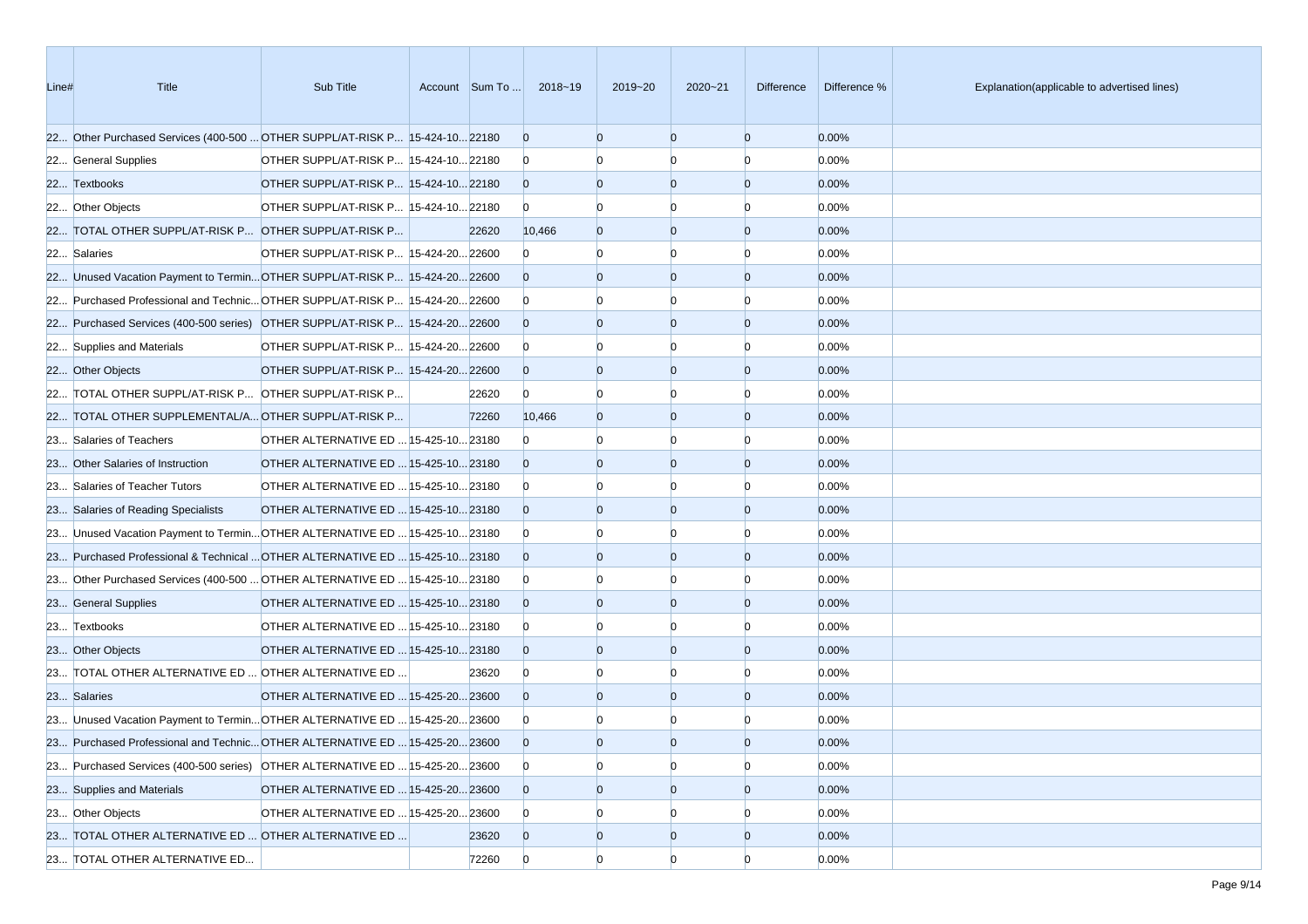| Line# | Title                                                                             | Sub Title                               | Account Sum To | 2018~19        | 2019~20        | 2020~21        | Difference     | Difference % | Explanation(applicable to advertised lines) |
|-------|-----------------------------------------------------------------------------------|-----------------------------------------|----------------|----------------|----------------|----------------|----------------|--------------|---------------------------------------------|
|       | 25 Salaries                                                                       | OTHER INSTRUCTIONAL  15-4XX-1 25100     |                | $\overline{0}$ | $\Omega$       | $\overline{0}$ | $\overline{0}$ | 0.00%        |                                             |
|       | 25 Unused Vacation Payment to Termin OTHER INSTRUCTIONAL  15-4XX-1 25100          |                                         |                | $\mathbf{0}$   |                | n              | n              | 0.00%        |                                             |
|       | 25 Purchased Services (300-500 series) OTHER INSTRUCTIONAL  15-4XX-1 25100        |                                         |                | $\overline{0}$ | $\Omega$       | $\overline{0}$ | $\overline{0}$ | 0.00%        |                                             |
|       | 25 Supplies and Materials                                                         | OTHER INSTRUCTIONAL  15-4XX-1 25100     |                | $\bf{0}$       |                | n              | n              | 0.00%        |                                             |
|       | 25 Other Objects                                                                  | OTHER INSTRUCTIONAL  15-4XX-1 25100     |                | $\overline{0}$ |                | $\overline{0}$ | $\overline{0}$ | 0.00%        |                                             |
|       | 25 TOTAL OTHER INSTRUCTIONAL P OTHER INSTRUCTIONAL  15-4XX-1 72260                |                                         |                | $\bf{0}$       |                | n              | n              | 0.00%        |                                             |
|       | 29 Salaries                                                                       | UNDIST. EXPEND.-ATTEN 15-000-21 29680   |                | $\overline{0}$ | $\Omega$       | $\overline{0}$ | $\overline{0}$ | 0.00%        |                                             |
|       | 29 Salaries of Drop-Out Prevention Offi UNDIST. EXPEND.-ATTEN 15-000-21 29680     |                                         |                | $\bf{0}$       |                |                |                | 0.00%        |                                             |
|       | 29 Salaries of Family Support Teams                                               | UNDIST. EXPEND.-ATTEN 15-000-21 29680   |                | $\Omega$       | $\Omega$       | $\overline{0}$ | $\overline{0}$ | 0.00%        |                                             |
|       | 29 Salaries of Family Liaisons/Comm P UNDIST. EXPEND.-ATTEN 15-000-21 29680       |                                         |                | 33,517         | 33,997         | 30,890         | $-3,107$       | $-9.14%$     |                                             |
|       | 29 Salaries of Community/School CoordUNDIST. EXPEND.-ATTEN 15-000-2129680         |                                         |                | $\overline{0}$ | $\overline{0}$ | $\overline{0}$ | $\overline{0}$ | 0.00%        |                                             |
|       | 29 Unused Vacation Payment to Termin UNDIST. EXPEND.-ATTEN 15-000-21 29680        |                                         |                | $\bf{0}$       |                |                | n              | 0.00%        |                                             |
|       | 29 Purchased Professional and Technic UNDIST. EXPEND.-ATTEN 15-000-21 29680       |                                         |                | $\Omega$       |                | $\overline{0}$ | $\overline{0}$ | 0.00%        |                                             |
|       | 29 Other Purchased Services (400-500  UNDIST. EXPEND.-ATTEN  15-000-21 29680      |                                         |                | $\overline{0}$ |                |                | n              | 0.00%        |                                             |
|       | 29 Supplies and Materials                                                         | UNDIST. EXPEND.-ATTEN 15-000-21 29680   |                | $\overline{0}$ | $\overline{0}$ | $\overline{0}$ | $\overline{0}$ | 0.00%        |                                             |
|       | 29 Other Objects                                                                  | UNDIST. EXPEND.-ATTEN 15-000-21 29680   |                | $\bf{0}$       | $\Omega$       | $\Omega$       | $\Omega$       | 0.00%        |                                             |
|       | 29 TOTAL UNDIST. EXPEND.-ATTEN UNDIST. EXPEND.-ATTEN                              |                                         | 72140          | 33,517         | 33,997         | 30,890         | $-3,107$       | $-9.14%$     |                                             |
|       | 30 Salaries                                                                       | UNDIST. EXPENDITURES - 15-000-21 30620  |                | 98,167         | 101,634        | 102,456        | 822            | 0.81%        |                                             |
|       | 30 Salaries of Social Services Coordina UNDIST. EXPENDITURES - 15-000-21 30620    |                                         |                | $\Omega$       | $\Omega$       | $\overline{0}$ | $\overline{0}$ | 0.00%        |                                             |
|       | 30 Unused Vacation Payment to TerminUNDIST. EXPENDITURES - 15-000-21 30620        |                                         |                | $\bf{0}$       |                |                | n              | 0.00%        |                                             |
|       | 30 Purchased Professional and Technic UNDIST. EXPENDITURES - 15-000-21 30620      |                                         |                | $\Omega$       | $\Omega$       | $\overline{0}$ | $\overline{0}$ | 0.00%        |                                             |
|       | 30 Other Purchased Services (400-500  UNDIST. EXPENDITURES - 15-000-21 30620      |                                         |                | $\bf{0}$       |                | $\Omega$       | $\Omega$       | 0.00%        |                                             |
|       | 30 Supplies and Materials                                                         | UNDIST. EXPENDITURES - 15-000-21 30620  |                | $\overline{0}$ | 500            | 1,000          | 500            | 100.00%      |                                             |
|       | 30 Other Objects                                                                  | UNDIST. EXPENDITURES - 15-000-21 30620  |                | $\mathbf{0}$   | $\overline{0}$ | $\Omega$       | $\Omega$       | 0.00%        |                                             |
|       | 30 TOTAL UNDIST. EXPENDITURES -  UNDIST. EXPENDITURES -                           |                                         | 72140          | 98,167         | 102,134        | 103,456        | 1,322          | 1.29%        |                                             |
|       | 41 Salaries of Other Professional Staff                                           | UNDIST. EXPEND. - GUIDA 15-000-21 41660 |                | $\mathbf{0}$   |                |                |                | 0.00%        |                                             |
|       | 41 Salaries of Secretarial and Clerical A UNDIST. EXPEND. - GUIDA 15-000-21 41660 |                                         |                | $\overline{0}$ | $\Omega$       | $\Omega$       | $\Omega$       | 0.00%        |                                             |
|       | 41 Other Salaries                                                                 | UNDIST. EXPEND. - GUIDA 15-000-21 41660 |                | $\overline{0}$ | $\Omega$       | $\overline{0}$ | $\overline{0}$ | 0.00%        |                                             |
|       | 41 Unused Vacation Payment to Termin UNDIST. EXPEND. - GUIDA 15-000-21 41660      |                                         |                | $\overline{0}$ | $\overline{0}$ | $\overline{0}$ | $\overline{0}$ | 0.00%        |                                             |
|       | 41 Purchased Professional - Education UNDIST. EXPEND. - GUIDA 15-000-21 41660     |                                         |                | $\mathbf{0}$   |                |                |                | 0.00%        |                                             |
|       | 41 Other Purchased Prof. and Tech. Se UNDIST. EXPEND. - GUIDA 15-000-21 41660     |                                         |                | $\overline{0}$ | $\overline{0}$ | $\overline{0}$ | $\overline{0}$ | 0.00%        |                                             |
|       | 41 Other Purchased Services (400-500  UNDIST. EXPEND. - GUIDA 15-000-21 41660     |                                         |                | $\mathbf{0}$   | $\Omega$       | $\Omega$       | n              | 0.00%        |                                             |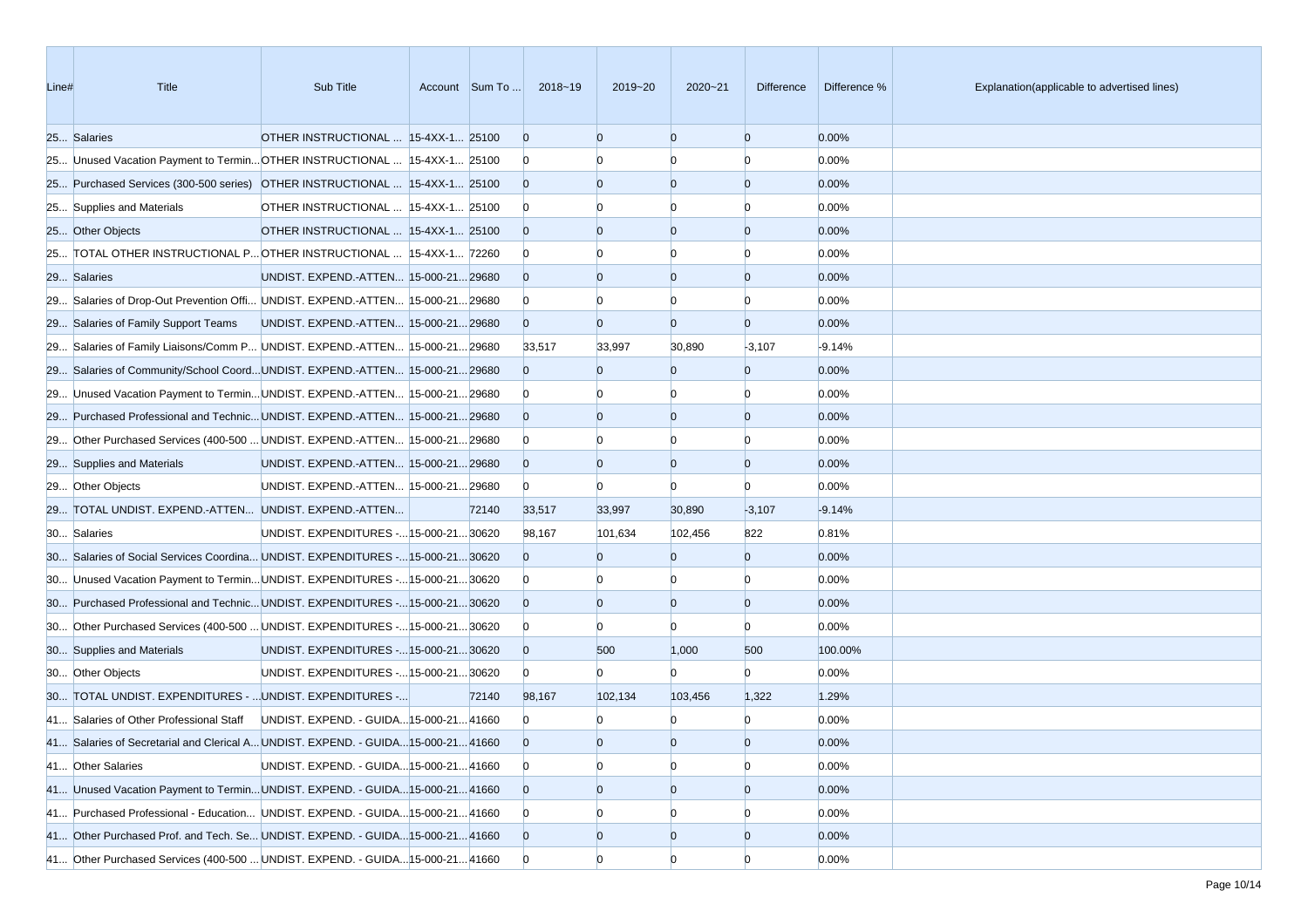| Line# | <b>Title</b>                                                                    | Sub Title                               | Account Sum To | 2018~19        | 2019~20        | $2020 - 21$    | <b>Difference</b> | Difference % | Explanation(applicable to advertised lines) |
|-------|---------------------------------------------------------------------------------|-----------------------------------------|----------------|----------------|----------------|----------------|-------------------|--------------|---------------------------------------------|
|       | 41 Supplies and Materials                                                       | UNDIST. EXPEND. - GUIDA 15-000-21 41660 |                | $\overline{0}$ | $\Omega$       | $\Omega$       | $\overline{0}$    | 0.00%        |                                             |
|       | 41 Other Objects                                                                | UNDIST. EXPEND. - GUIDA 15-000-21 41660 |                | $\bf{0}$       |                | $\Omega$       | $\Omega$          | 0.00%        |                                             |
|       | 41 TOTAL UNDIST. EXPENDITURES -  UNDIST. EXPEND. - GUIDA                        |                                         | 72140          | $\overline{0}$ | $\Omega$       | $\overline{0}$ | $\overline{0}$    | 0.00%        |                                             |
|       | 43 Sal of Supervisor of Instruction                                             | UNDIST. EXPEND.-IMPRO 15-000-22 43200   |                | 43,928         | 51,014         | 53,282         | 2,268             | 4.45%        |                                             |
|       | 43 Sal of Other Professional Staff                                              | UNDIST. EXPEND.-IMPRO 15-000-2243200    |                | 55,749         | 57,164         | $\overline{0}$ | $-57,164$         | $-100.00\%$  |                                             |
|       | 43 Sal of Secr and Clerical Assist.                                             | UNDIST. EXPEND.-IMPRO 15-000-2243200    |                | 28,384         | 27,850         | 28,666         | 816               | 2.93%        |                                             |
|       | 43 Other Salaries                                                               | UNDIST. EXPEND.-IMPRO 15-000-22 43200   |                | $\overline{0}$ | $\overline{0}$ | $\overline{0}$ | $\overline{0}$    | 0.00%        |                                             |
|       | 43 Unused Vacation Payment to Termin UNDIST. EXPEND.-IMPRO 15-000-22 43200      |                                         |                | $\mathbf{0}$   |                |                | $\Omega$          | 0.00%        |                                             |
|       | 43 Sal of Facilitators, Math & Literacy C UNDIST. EXPEND.-IMPRO 15-000-22 43200 |                                         |                | $\overline{0}$ | $\Omega$       | $\Omega$       | $\overline{0}$    | 0.00%        |                                             |
|       | 43 Purchased Prof- Educational Services UNDIST. EXPEND.-IMPRO 15-000-22 43200   |                                         |                | $\overline{0}$ |                |                | $\Omega$          | 0.00%        |                                             |
|       | 43 Other Purch Prof. and Tech. Services UNDIST. EXPEND.-IMPRO 15-000-22 43200   |                                         |                | $\overline{0}$ | $\Omega$       | $\overline{0}$ | $\overline{0}$    | 0.00%        |                                             |
|       | 43 Other Purch Services (400-500)                                               | UNDIST. EXPEND.-IMPRO 15-000-2243200    |                | $\overline{0}$ |                |                | $\Omega$          | 0.00%        |                                             |
|       | 43 Supplies and Materials                                                       | UNDIST. EXPEND.-IMPRO 15-000-22 43200   |                | $\overline{0}$ | $\Omega$       | $\overline{0}$ | $\overline{0}$    | 0.00%        |                                             |
|       | 43 Other Objects                                                                | UNDIST. EXPEND.-IMPRO 15-000-22 43200   |                | $\overline{0}$ | $\Omega$       | $\Omega$       | $\Omega$          | 0.00%        |                                             |
|       | 43 TOTAL UNDIST. EXPEND.-IMPROVUNDIST. EXPEND.-IMPRO                            |                                         | 72140          | 128,061        | 136,028        | 81,948         | $-54,080$         | $-39.76%$    |                                             |
|       | 43 Salaries                                                                     | UNDIST EXPEND-EDU. ME 15-000-22 43620   |                | $\overline{0}$ |                |                | $\Omega$          | 0.00%        |                                             |
|       | 43 Salaries of Technology Coordinators UNDIST EXPEND-EDU. ME 15-000-22 43620    |                                         |                | $\Omega$       |                | $\Omega$       | $\overline{0}$    | 0.00%        |                                             |
|       | 43 Unused Vacation Payment to Termin UNDIST EXPEND-EDU. ME 15-000-22 43620      |                                         |                | $\overline{0}$ |                | n              | $\Omega$          | 0.00%        |                                             |
|       | 43 Purchased Professional and Technic UNDIST EXPEND-EDU. ME 15-000-22 43620     |                                         |                | $\overline{0}$ | $\Omega$       | $\Omega$       | $\overline{0}$    | 0.00%        |                                             |
|       | 43 Other Purchased Services (400-500  UNDIST EXPEND-EDU. ME 15-000-22 43620     |                                         |                | $\overline{0}$ |                |                | $\Omega$          | 0.00%        |                                             |
|       | 43 Supplies and Materials                                                       | UNDIST EXPEND-EDU. ME 15-000-22 43620   |                | $\overline{0}$ | $\Omega$       | $\Omega$       | $\overline{0}$    | 0.00%        |                                             |
|       | 43 Other Objects                                                                | UNDIST EXPEND-EDU. ME 15-000-22 43620   |                | $\overline{0}$ |                |                | n                 | 0.00%        |                                             |
|       | 43 TOTAL UNDIST. EXPEND.-EDU. M UNDIST EXPEND-EDU. ME                           |                                         | 72140          | $\overline{0}$ | $\Omega$       | $\Omega$       | $\overline{0}$    | 0.00%        |                                             |
|       | 44 Purchased Professional - Education UNDIST. EXP.-INSTR. STA 15-000-22 44180   |                                         |                | $\overline{0}$ |                | n              | $\Omega$          | 0.00%        |                                             |
|       | 44 Other Purchased Prof. and Tech. Se UNDIST. EXP.-INSTR. STA 15-000-22 44180   |                                         |                | $\overline{0}$ | $\Omega$       | $\overline{0}$ | $\overline{0}$    | 0.00%        |                                             |
|       | 44 Other Purchased Services (400-500  UNDIST. EXP.-INSTR. STA 15-000-22 44180   |                                         |                | $\mathbf{0}$   |                |                |                   | 0.00%        |                                             |
|       | 44 Supplies and Materials                                                       | UNDIST. EXP.-INSTR. STA 15-000-22 44180 |                | $\overline{0}$ | $\Omega$       | $\Omega$       | $\Omega$          | 0.00%        |                                             |
|       | 44 Other Objects                                                                | UNDIST. EXP.-INSTR. STA 15-000-2244180  |                | $\mathbf{0}$   | $\overline{0}$ | $\overline{0}$ | $\overline{0}$    | 0.00%        |                                             |
|       | 44 TOTAL UNDIST. EXPEND.-INSTR.  UNDIST. EXP.-INSTR. STA                        |                                         | 72140          | $\overline{0}$ | $\overline{0}$ | $\overline{0}$ | $\overline{0}$    | 0.00%        |                                             |
|       | 46 Salaries of Principals/Asst. Principal UNDIST. EXPEND.-SUPPO 15-000-2446160  |                                         |                | 49,534         | 51,014         | 53,282         | 2,268             | 4.45%        |                                             |
|       | 46 Salaries of Other Professional Staff                                         | UNDIST. EXPEND.-SUPPO 15-000-24 46160   |                | $\overline{0}$ | $\overline{0}$ | $\overline{0}$ | $\overline{0}$    | 0.00%        |                                             |
|       | 46 Salaries of Secretarial and Clerical A UNDIST. EXPEND.-SUPPO 15-000-2446160  |                                         |                | 26,217         | 27,850         | 28,666         | 816               | 2.93%        |                                             |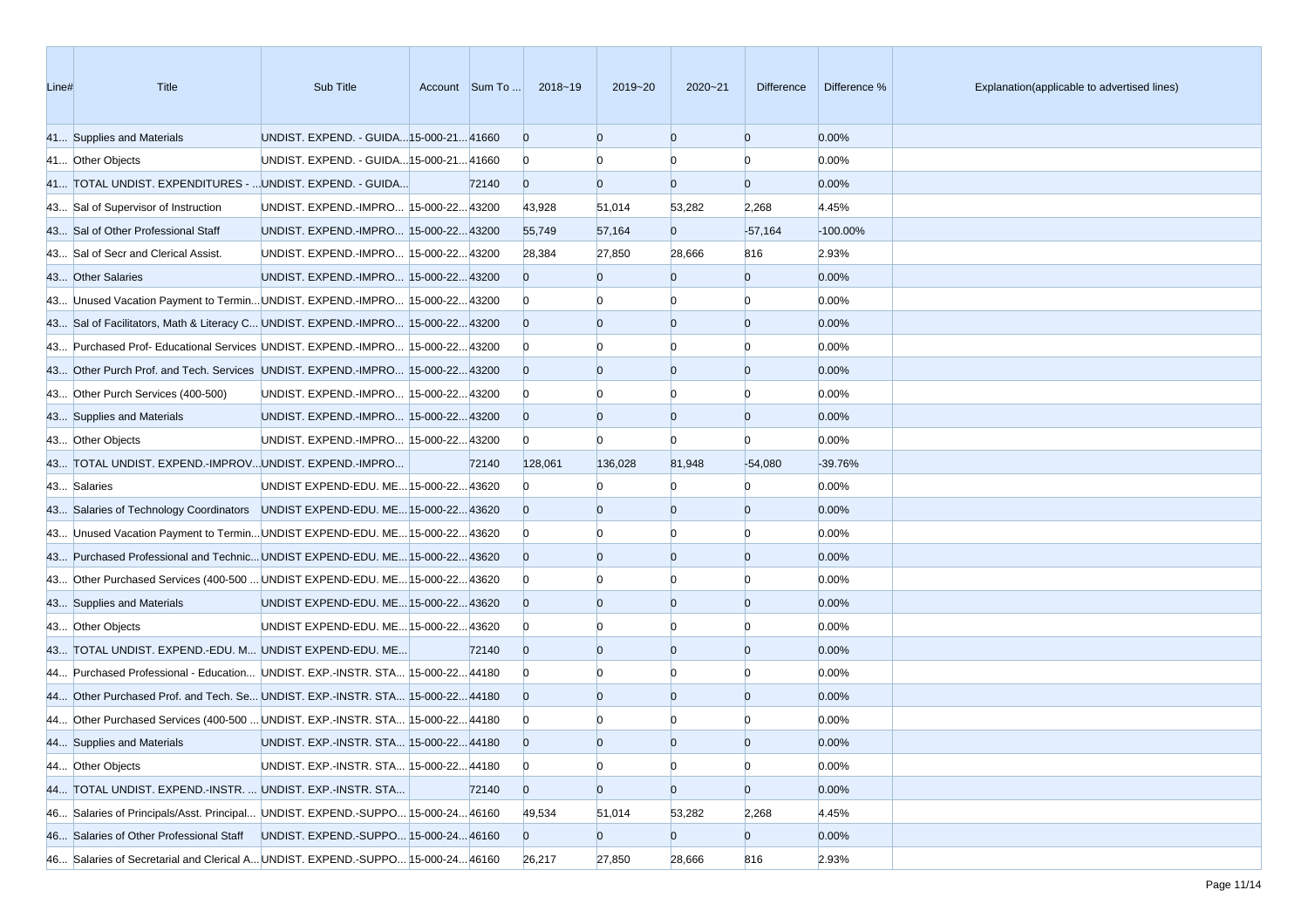| Line# | <b>Title</b>                                                                  | Sub Title                              |                |       | Account Sum To  2018~19 | 2019~20        | $2020 - 21$    | Difference     | Difference % | Explanation(applicable to advertised lines) |
|-------|-------------------------------------------------------------------------------|----------------------------------------|----------------|-------|-------------------------|----------------|----------------|----------------|--------------|---------------------------------------------|
|       | 46 Other Salaries                                                             | UNDIST. EXPEND.-SUPPO 15-000-24 46160  |                |       | $\overline{0}$          | $\Omega$       | $\Omega$       | $\overline{0}$ | 0.00%        |                                             |
|       | 46 Unused Vacation Payment to Termin UNDIST. EXPEND.-SUPPO 15-000-24 46160    |                                        |                |       | $\mathbf{0}$            |                | $\Omega$       | $\Omega$       | 0.00%        |                                             |
|       | 46 Purchased Professional and Technic UNDIST. EXPEND.-SUPPO 15-000-24 46160   |                                        |                |       | $\overline{0}$          | $\Omega$       | $\overline{0}$ | $\overline{0}$ | 0.00%        |                                             |
|       | 46 Other Purchased Services (400-500  UNDIST. EXPEND.-SUPPO 15-000-24 46160   |                                        |                |       | $\bf{0}$                |                | $\Omega$       | n              | 0.00%        |                                             |
|       | 46 Supplies and Materials                                                     | UNDIST. EXPEND.-SUPPO 15-000-24 46160  |                |       | $\overline{0}$          | 5,000          | $\overline{0}$ | $-5,000$       | $-100.00\%$  |                                             |
|       | 46 Other Objects                                                              | UNDIST. EXPEND.-SUPPO 15-000-24 46160  |                |       | 1,500                   | 1,000          | 1,000          | $\Omega$       | 0.00%        |                                             |
|       | 46 TOTAL UNDIST. EXPEND.-SUPPO UNDIST. EXPEND.-SUPPO                          |                                        |                | 72140 | 77,251                  | 84,864         | 82,948         | $-1,916$       | $-2.26%$     |                                             |
|       | 49 Salaries of Non-Instructional Aides                                        | UNDIST EXPEND-CUSTOD 15-000-26 49340   |                |       | $\mathbf{0}$            |                | $\Omega$       | $\Omega$       | 0.00%        |                                             |
|       | 49 General Supplies                                                           | UNDIST EXPEND-CUSTOD15-000-2649340     |                |       | $\overline{0}$          | $\Omega$       | $\overline{0}$ | $\overline{0}$ | 0.00%        |                                             |
|       | 49 TOTAL UNDIST. EXPEND. - CUST UNDIST EXPEND-CUSTOD                          |                                        |                | 51120 | $\overline{0}$          | $\Omega$       | $\Omega$       | $\Omega$       | 0.00%        |                                             |
|       | 51 Salaries                                                                   | UNDIST EXPEND-SECURITY 15-000-26 51100 |                |       | 26,334                  | 26,507         | 28,537         | 2,030          | 7.66%        |                                             |
|       | 51 Unused Vacation Payment to Termin UNDIST EXPEND-SECURITY 15-000-26 51100   |                                        |                |       | $\overline{0}$          |                | n              | $\Omega$       | 0.00%        |                                             |
|       | 51 Purchased Professional and Technic UNDIST EXPEND-SECURITY 15-000-26 51100  |                                        |                |       | $\overline{0}$          |                | $\overline{0}$ | $\overline{0}$ | 0.00%        |                                             |
|       | 51 Cleaning, Repair, and Maintenance  UNDIST EXPEND-SECURITY [15-000-26 51100 |                                        |                |       | $\overline{0}$          |                | $\Omega$       | $\Omega$       | 0.00%        |                                             |
|       | 51 General Supplies                                                           | UNDIST EXPEND-SECURITY 15-000-26 51100 |                |       | $\overline{0}$          | $\Omega$       | $\overline{0}$ | $\overline{0}$ | 0.00%        |                                             |
|       | 51 Other Objects                                                              | UNDIST EXPEND-SECURITY 15-000-26 51100 |                |       | $\mathbf{0}$            | $\Omega$       | $\Omega$       | $\Omega$       | 0.00%        |                                             |
|       | 51 TOTAL SECURITY                                                             | UNDIST EXPEND-SECURITY                 |                | 51120 | 26,334                  | 26,507         | 28,537         | 2,030          | 7.66%        |                                             |
|       | 51 TOTAL UNDIST. EXPEND.-OPER.                                                |                                        |                | 72140 | 26,334                  | 26,507         | 28,537         | 2,030          | 7.66%        |                                             |
|       | 52 Contr Serv(Oth. than Bet Home & ScUNDIST EXPEND-Student  15-000-27 52480   |                                        |                |       | 5,657                   | 4,000          | 4,000          | $\overline{0}$ | 0.00%        |                                             |
|       | 52 TOTAL UNDIST. EXPEND.-STUDE                                                |                                        |                | 72140 | 5,657                   | 4,000          | 4,000          | $\overline{0}$ | 0.00%        |                                             |
|       | 71 Group Insurance                                                            | UNALLOCATED BENEFITS   15-000-29 71240 |                |       | $\Omega$                | $\Omega$       | $\Omega$       | $\overline{0}$ | 0.00%        |                                             |
|       | 71 Social Security Contributions                                              | UNALLOCATED BENEFITS                   | 15-000-2971240 |       | $\mathbf{0}$            |                |                | $\Omega$       | 0.00%        |                                             |
|       | 71 T.P.A.F. Contributions - ERIP                                              | UNALLOCATED BENEFITS 15-000-2971240    |                |       | $\overline{0}$          | $\Omega$       | $\Omega$       | $\overline{0}$ | 0.00%        |                                             |
|       | 71 Other Retirement Contributions - PE UNALLOCATED BENEFITS                   |                                        | 15-000-2971240 |       | $\overline{0}$          |                |                | $\Omega$       | 0.00%        |                                             |
|       | 71 Other Retirement Contributions - ERIP UNALLOCATED BENEFITS                 |                                        | 15-000-2971240 |       | $\overline{0}$          | $\Omega$       | $\overline{0}$ | $\overline{0}$ | 0.00%        |                                             |
|       | 71 Other Retirement Contrib. - Deferred UNALLOCATED BENEFITS                  |                                        | 15-000-2971240 |       | $\bf{0}$                |                |                |                | 0.00%        |                                             |
|       | 71 Other Retirement Contributions - Re UNALLOCATED BENEFITS  15-000-29 71240  |                                        |                |       | $\overline{0}$          | $\Omega$       | $\Omega$       | $\Omega$       | 0.00%        |                                             |
|       | 71 Unemployment Compensation                                                  | UNALLOCATED BENEFITS                   | 15-000-2971240 |       | $\overline{0}$          | $\overline{0}$ | $\overline{0}$ | $\overline{0}$ | 0.00%        |                                             |
|       | 71 Workmen's Compensation                                                     | UNALLOCATED BENEFITS                   | 15-000-2971240 |       | $\overline{0}$          | $\overline{0}$ | $\overline{0}$ | $\overline{0}$ | 0.00%        |                                             |
|       | 71 Health Benefits                                                            | UNALLOCATED BENEFITS                   | 15-000-2971240 |       | 361,871                 | 347,811        | 349,641        | 1,830          | 0.53%        |                                             |
|       | 71 Tuition Reimbursement                                                      | UNALLOCATED BENEFITS 15-000-29 71240   |                |       | $\overline{0}$          | $\overline{0}$ | $\overline{0}$ | $\overline{0}$ | 0.00%        |                                             |
|       | 71 Other Employee Benefits                                                    | UNALLOCATED BENEFITS  15-000-29 71240  |                |       | $\overline{0}$          | $\overline{0}$ | $\overline{0}$ | $\overline{0}$ | 0.00%        |                                             |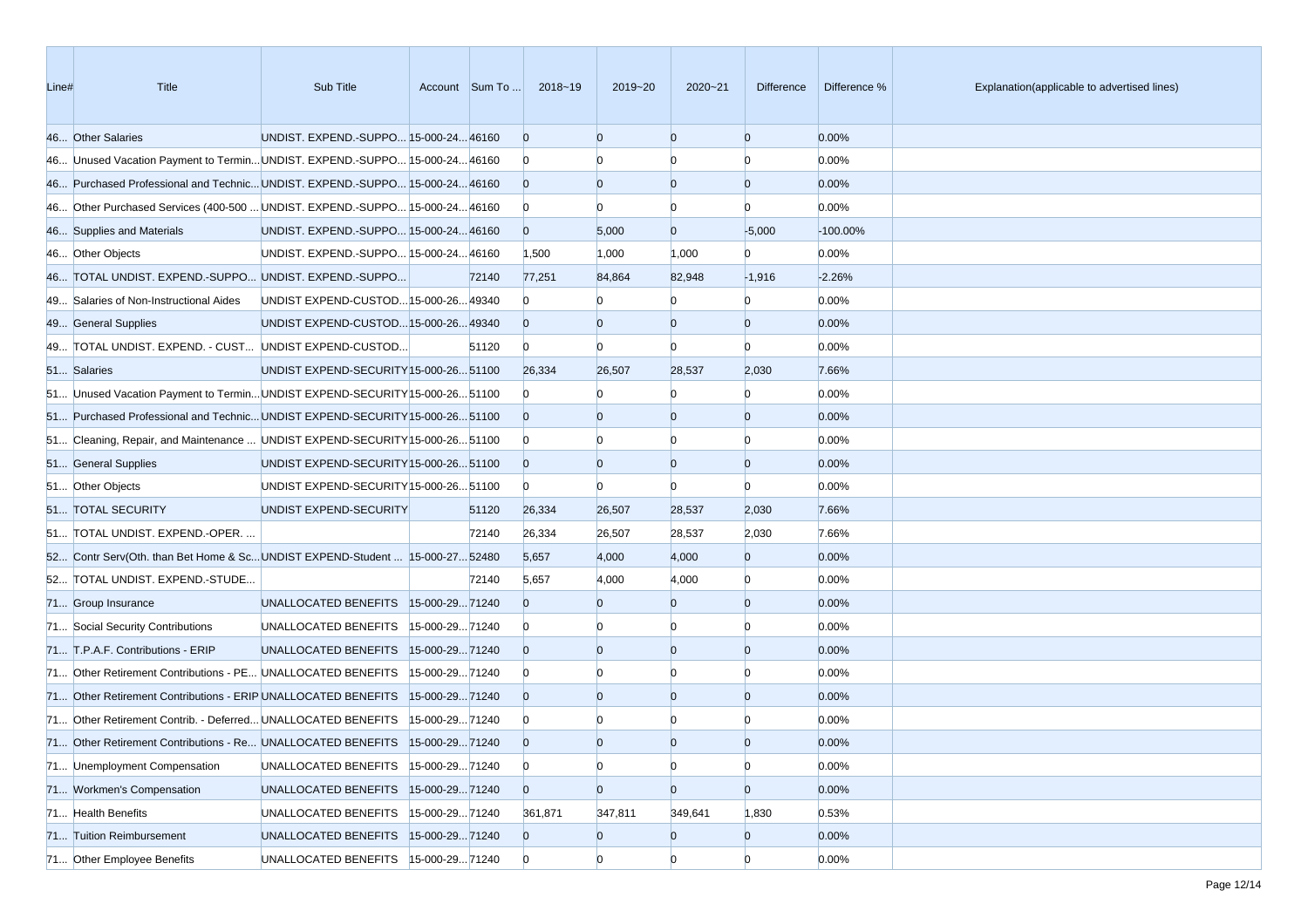| Line# | Title                                                                     | Sub Title        |                | Account Sum To | 2018~19        | 2019~20        | 2020~21        | Difference     | Difference % | Explanation(applicable to advertised lines) |
|-------|---------------------------------------------------------------------------|------------------|----------------|----------------|----------------|----------------|----------------|----------------|--------------|---------------------------------------------|
|       | 71 Unused Sick Payment to Terminated UNALLOCATED BENEFITS 15-000-29 71240 |                  |                |                | $\overline{0}$ | $\overline{0}$ | $\overline{0}$ | $\overline{0}$ | 0.00%        |                                             |
|       | 71 Unused Vacation Pmt to Terminated/ UNALLOCATED BENEFITS                |                  | 15-000-2971240 |                | $\bf{0}$       |                | $\Omega$       | $\Omega$       | 0.00%        |                                             |
|       | 71 Unused Sick Payment to Terminated UNALLOCATED BENEFITS 15-000-29 71240 |                  |                |                | $\overline{0}$ | $\overline{0}$ | $\overline{0}$ | $\overline{0}$ | 0.00%        |                                             |
|       | 71 TOTAL UNALLOCATED BENEFITS UNALLOCATED BENEFITS                        |                  |                | 71260          | 361,871        | 347,811        | 349,641        | 1,830          | 0.53%        |                                             |
|       | 71 TOTAL PERSONAL SERVICES - E                                            |                  |                | 72140          | 361,871        | 347,811        | 349,641        | 1,830          | 0.53%        |                                             |
|       | 72 TOTAL UNDISTRIBUTED EXPENDI                                            |                  |                | 72260          | 730,858        | 735,341        | 681,420        | $-53,921$      | $-7.33%$     |                                             |
|       | 72 TOTAL GENERAL CURRENT EXPE                                             |                  |                | 84060          | 1,852,484      | 1,858,158      | 1,911,157      | 52,999         | 2.85%        |                                             |
|       | 73 Kindergarten                                                           | <b>EQUIPMENT</b> | 15-110-1075880 |                | $\Omega$       |                | $\Omega$       | $\Omega$       | 0.00%        |                                             |
|       | 73 Grades 1-5                                                             | <b>EQUIPMENT</b> | 15-120-1075880 |                | $\overline{0}$ | 0              | $\bf{0}$       | $\Omega$       | 0.00%        |                                             |
|       | 73 Grades 6-8                                                             | <b>EQUIPMENT</b> | 15-130-1075880 |                | $\bf{0}$       |                | 0              | n              | 0.00%        |                                             |
|       | 73 Grades 9-12                                                            | <b>EQUIPMENT</b> | 15-140-1075880 |                | $\overline{0}$ | $\Omega$       | $\overline{0}$ | $\Omega$       | 0.00%        |                                             |
|       | 74 Cognitive - Mild                                                       | <b>EQUIPMENT</b> | 15-201-1075880 |                | $\bf{0}$       |                | $\Omega$       | n              | 0.00%        |                                             |
|       | 74 Cognitive - Moderate                                                   | <b>EQUIPMENT</b> | 15-202-1075880 |                | $\overline{0}$ | $\Omega$       | $\overline{0}$ | $\overline{0}$ | 0.00%        |                                             |
|       | 74 Learning and/or Language Disabilities EQUIPMENT                        |                  | 15-204-1075880 |                | $\bf{0}$       |                | $\mathbf{0}$   | $\Omega$       | 0.00%        |                                             |
|       | 74 Visual Impairments                                                     | <b>EQUIPMENT</b> | 15-206-1075880 |                | $\overline{0}$ | $\Omega$       | $\overline{0}$ | $\overline{0}$ | 0.00%        |                                             |
|       | 74 Auditory Impairments                                                   | <b>EQUIPMENT</b> | 15-207-1075880 |                | $\bf{0}$       |                | $\Omega$       | n              | 0.00%        |                                             |
|       | 74 Behavioral Disabilities                                                | <b>EQUIPMENT</b> | 15-209-1075880 |                | $\overline{0}$ | 0              | $\overline{0}$ | $\Omega$       | 0.00%        |                                             |
|       | 74 Multiple Disabilities                                                  | <b>EQUIPMENT</b> | 15-212-1075880 |                | $\overline{0}$ |                | $\Omega$       | n              | 0.00%        |                                             |
|       | 74 Resource Room/Resource Center                                          | <b>EQUIPMENT</b> | 15-213-1075880 |                | $\overline{0}$ | $\Omega$       | $\overline{0}$ | $\overline{0}$ | 0.00%        |                                             |
|       | 74 Autism                                                                 | <b>EQUIPMENT</b> | 15-214-1075880 |                | $\bf{0}$       |                | $\mathbf{0}$   | $\Omega$       | 0.00%        |                                             |
|       | 74 Preschool Disabilities - Part-Time                                     | <b>EQUIPMENT</b> | 15-215-1075880 |                | $\overline{0}$ | 0              | $\overline{0}$ | $\overline{0}$ | 0.00%        |                                             |
|       | 74 Preschool Disabilities - Full-Time                                     | <b>EQUIPMENT</b> | 15-216-1075880 |                | $\overline{0}$ |                | $\Omega$       | n              | 0.00%        |                                             |
|       | 74 Cognitive - Severe                                                     | <b>EQUIPMENT</b> | 15-222-1075880 |                | $\overline{0}$ | $\Omega$       | $\overline{0}$ | $\overline{0}$ | 0.00%        |                                             |
|       | 74 Basic Skills/Remedial - Instruction                                    | <b>EQUIPMENT</b> | 15-230-1075880 |                | $\bf{0}$       |                | $\Omega$       | n              | 0.00%        |                                             |
|       | 74 Bilingual Education - Instruction                                      | <b>EQUIPMENT</b> | 15-240-1075880 |                | $\overline{0}$ | $\Omega$       | $\overline{0}$ | $\Omega$       | 0.00%        |                                             |
|       | 75 Vocational Programs - Local - Instru EQUIPMENT                         |                  | 15-3XX-1 75880 |                | $\overline{0}$ |                |                |                | 0.00%        |                                             |
|       | 75 At-Risk Programs                                                       | <b>EQUIPMENT</b> | 15-42X-1075880 |                | $\Omega$       | $\Omega$       | $\Omega$       | n              | 0.00%        |                                             |
|       | 75 School-Sponsored and Other Instruc EQUIPMENT                           |                  | 15-4XX-1 75880 |                | $\overline{0}$ | $\overline{0}$ | $\overline{0}$ | $\overline{0}$ | 0.00%        |                                             |
|       | 75 Undistributed Expenditures - Instructi EQUIPMENT                       |                  | 15-000-1075880 |                | $\overline{0}$ | 6,000          | 5,000          | $-1,000$       | $-16.67%$    |                                             |
|       | 75 Undist.Expend.-Support Serv.-Stude EQUIPMENT                           |                  | 15-000-2175880 |                | $\overline{0}$ |                | $\bf{0}$       | $\overline{0}$ | 0.00%        |                                             |
|       | 75 Undist.Expend.-Support Serv. - Inst.  EQUIPMENT                        |                  | 15-000-2275880 |                | $\overline{0}$ | $\bf{0}$       | $\mathbf{0}$   | $\overline{0}$ | 0.00%        |                                             |
|       | 75 Undistributed Expenditures - School  EQUIPMENT                         |                  | 15-000-2475880 |                | $\overline{0}$ | $\overline{0}$ | $\overline{0}$ | $\overline{0}$ | 0.00%        |                                             |